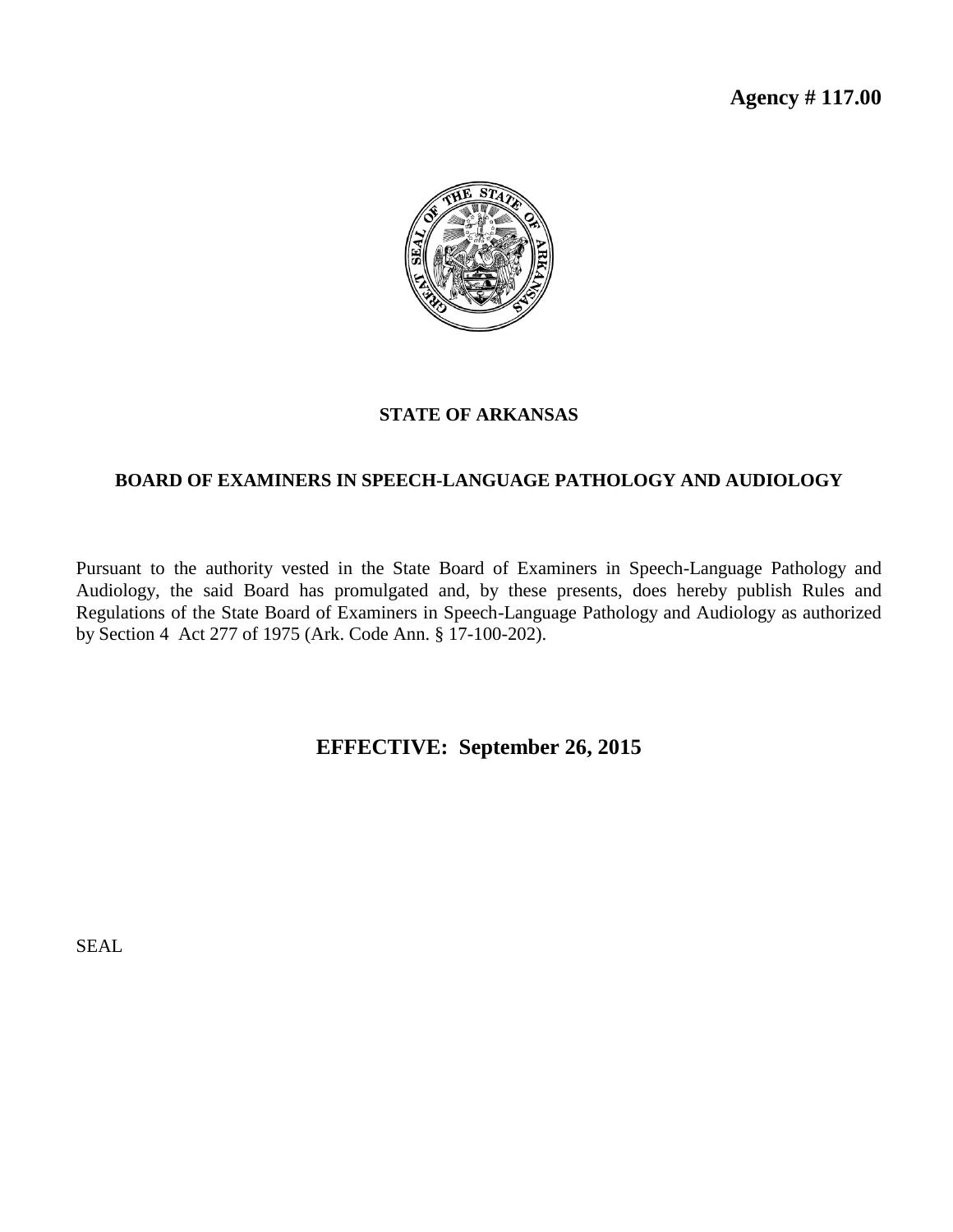## **INDEX**

|  | Section 1. |  | <b>Organization and Procedures of the Board</b> |  |
|--|------------|--|-------------------------------------------------|--|
|--|------------|--|-------------------------------------------------|--|

- **Section 2. Requirements and Qualifications for Application and Licensure**
- **Section 3. Processing of Applications**
- **Section 4. Fees**
- **Section 5. Licenses**
- **Section 6. Inactive Status, Reactivation or Reinstatement**
- **Section 7. Disciplinary Action**
- **Section 8. Code of Ethics**
- **Section 9. Continuing Professional Education (CPE)**
- **Section 10. Rules and Regulations for Audiologists who Dispense Hearing Aids**
- **Section 11. Scope of practice**
- **Section 12. Telepractice**
- **Section 13. Rules and Regulations Governing Registration of Speech-Language Pathology Assistants**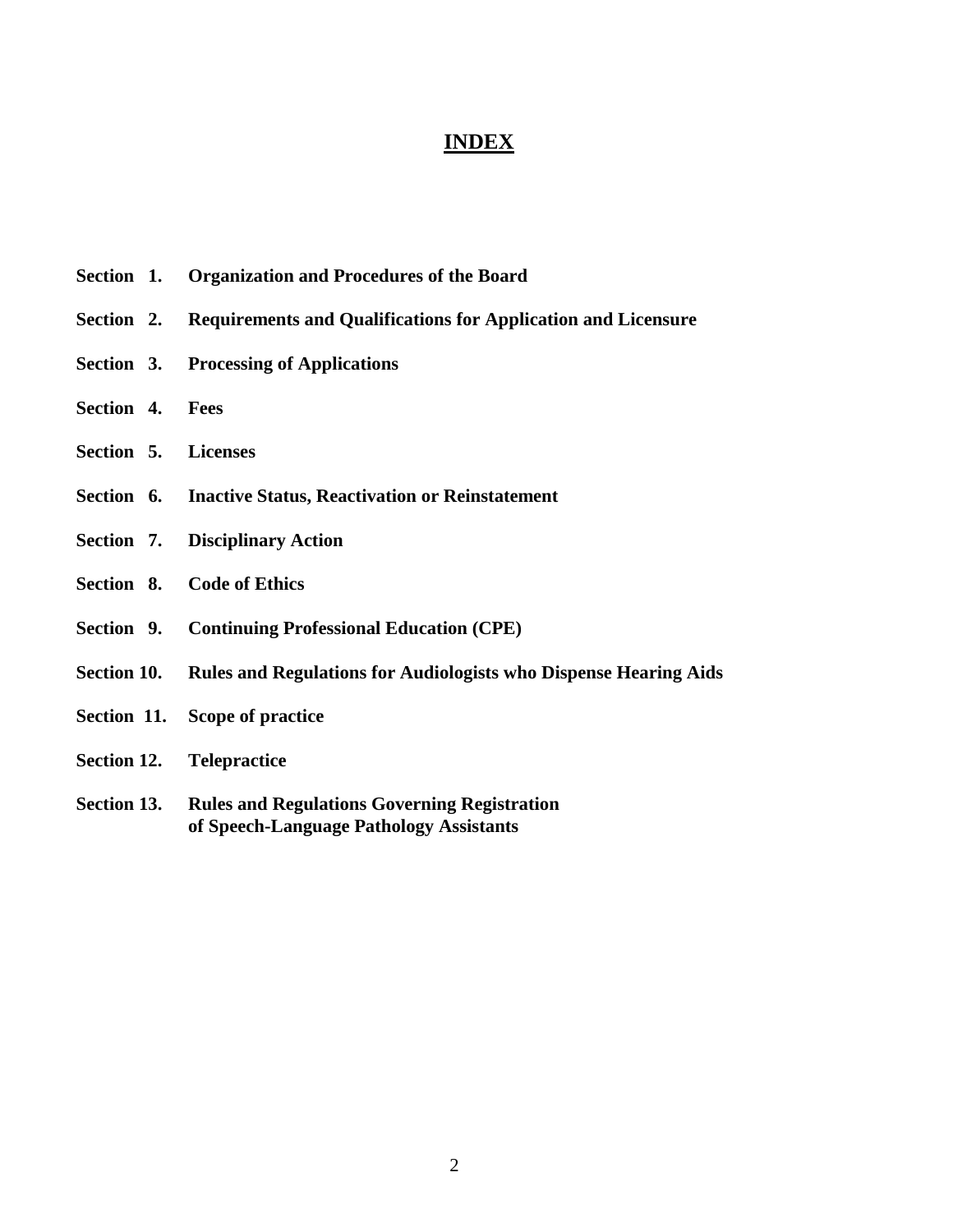## **SECTION 1. ORGANIZATION AND PROCEDURES OF THE BOARD**

- 1.1 The officers of the Board shall consist of a Chair, Vice Chair, and Treasurer. Officers shall be elected by members, with elections to be held annually during the first sixty (60) days of each fiscal year.
- 1.2 Committees shall be appointed by the Chair when such appointments are necessary.
- 1.3 The Board shall hold at least four (4) meetings annually, one (1) within sixty (60) days of the beginning of the fiscal year and one (1) before the end of the calendar year, at a time and place designated by the Chair. Additional meetings may be called by the Chair or upon a vote of the majority of the members. The Chair shall designate the date, time, and place of each meeting of the Board. Notice of the time and place of each additional meeting shall be transmitted to the Board members and the press by the Chair at least fifteen (15) days before the meeting is to be held. When the Chair or a majority of the members calls a meeting under special circumstances, direct oral or telephone notification shall be given by the Chair as soon as practical, pursuant to the Arkansas Freedom of Information Act, before the meeting is to be held.
- 1.4 Each Board member shall receive per diem and travel allowance as permitted by applicable state law to attend Board meetings and to conduct the official business of the Board.
- 1.5 Ark. Code Ann. § 25-15-201 et seq. shall govern the Board in all matters in which it is applicable.
- 1.6 All communications directed to the Board must be in written form, as a matter of record, before official consideration will be given to any issue, request, or submission to the Board.
- 1.7 The Board shall have such forms as are required for the discharge of its responsibilities.
- 1.8 Following July 1 each year the Board shall publish complete lists of the names of all ABESPA licensed speech-language pathologists and audiologists.
- 1.9 All applicants shall receive copies of the statutes and rules and regulations concerning ethical standards of practice and procedures established by the Board. All licensed speech-language pathologists and audiologists shall have access to any amendments.

## **SECTION 2. REQUIREMENTS AND QUALIFICATIONS FOR APPLICATION AND LICENSURE**

- 2.1 Ark. Code Ann. § 17-100-301 provides for licensure in either Speech-Language Pathology or Audiology independently.
- 2.2 To be licensed in speech-language pathology, an individual must have appropriate academic training and clinical experience in speech-language pathology; to be licensed in audiology, an individual must have appropriate academic training and clinical experience in audiology. Persons in the process of completing the clinical fellowship experience are eligible for provisional licensure only.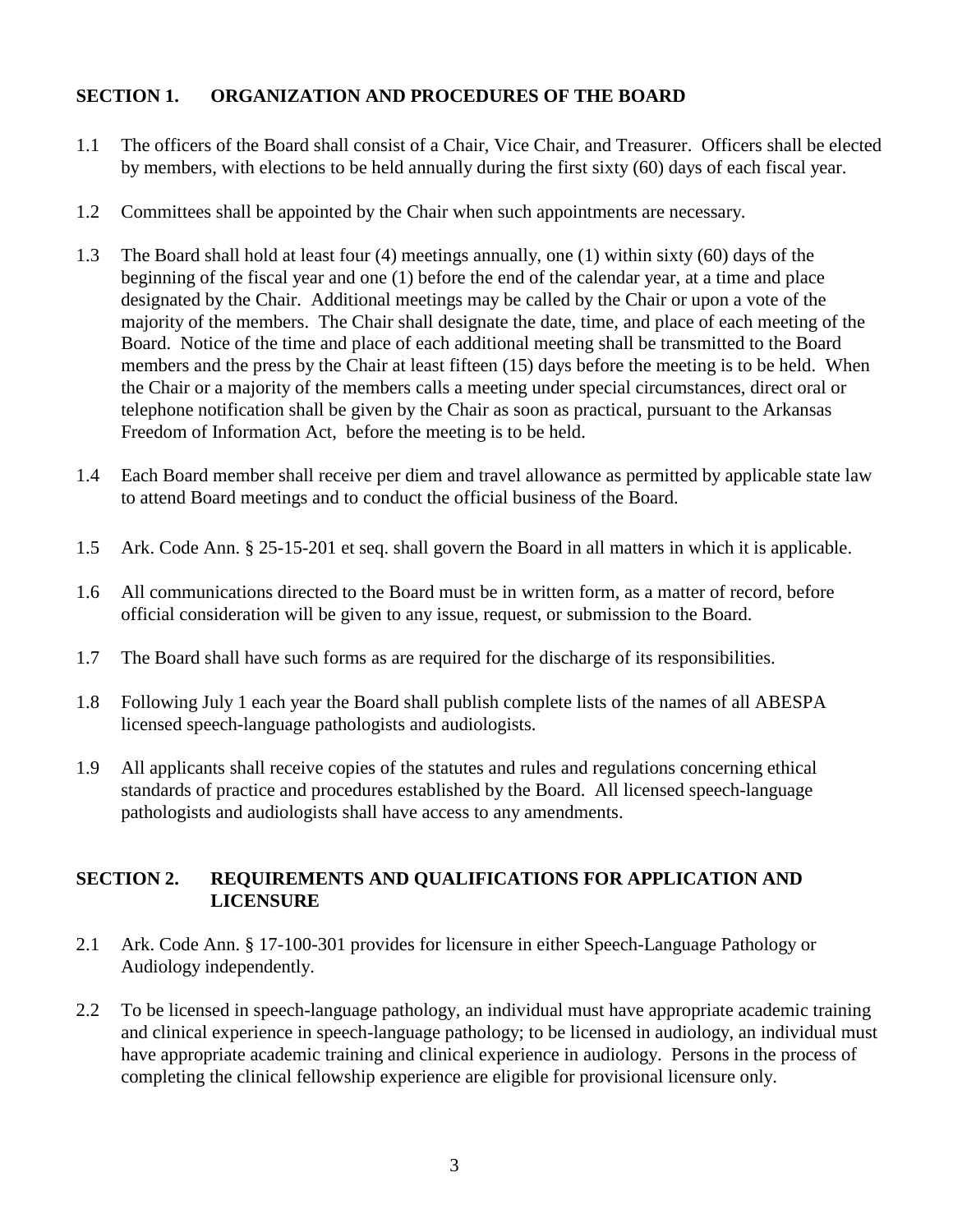- 2.3 To receive licensure in both areas, an individual must have appropriate academic training and clinical experience in each area. A degree in "speech-language and hearing" or "communicative disorders" does not, in itself, qualify an individual for licensure in both areas.
- 2.4 Persons desiring licensure or provisional licensure may obtain the necessary application form from the Arkansas State Board of Examiners in Speech-Language Pathology and Audiology. The application must be accompanied by the non-refundable application fee.
- 2.5 Persons entering the practice of speech-language pathology and/or audiology are required to submit the application for licensure within the first 30 days of beginning practice. The Board shall then review and act upon the application at the next regular Board meeting.
	- A. Any applicant who has submitted the completed application form, the application fee, and a copy of the current American Speech-Language-Hearing Association (ASHA) certified member card or a letter from ASHA specifying the date of certification and expiration date may legally practice until action is taken on the application at the next scheduled Board meeting.
	- B. Any applicant for provisional licensure who has submitted the completed application form, the application fee, and the plan for completion of the clinical fellowship experience signed by a supervisor who holds a valid Arkansas license in Speech-Language Pathology or Audiology may legally practice until action is taken on the application at the next scheduled Board meeting.
	- C. Any applicant for a license in Audiology who has submitted the completed application form, the application fee and either a copy of the current ASHA certified member card or a letter from ASHA specifying the date of certification and expiration date may legally practice until action is taken on the application at the next scheduled Board meeting. In addition, any applicant for a license in audiology who has submitted the completed application form, the application fee, and either a letter from The American Academy of Audiology or The American Board of Audiology specifying the date of acceptance for certification and expiration may legally practice until action is taken on the application at the next scheduled Board meeting.
	- D. Any applicant for a license in Audiology who has submitted the completed application form, the application fee, and letter from the university verifying completion of the Au.D. may legally practice until action is taken on the application at the next scheduled Board meeting.
- 2.6 Applicants for licensure in both speech-language pathology and audiology shall be required to submit a separate application for each area with the appropriate fee for each.
- 2.7 Applicants for licensure must hold a master's or doctoral degree in communicative disorders (speech language pathology or audiology) which encompasses the specific educational requirements equal to those required by a national speech-language pathology and/or audiology accrediting body recognized by the United States Department of Education.
	- A. The applicant shall submit official transcripts (undergraduate/graduate/doctoral) from one or more accredited colleges or universities denoting degree conferral. Transcripts should be sent directly to the Board office from each college or university.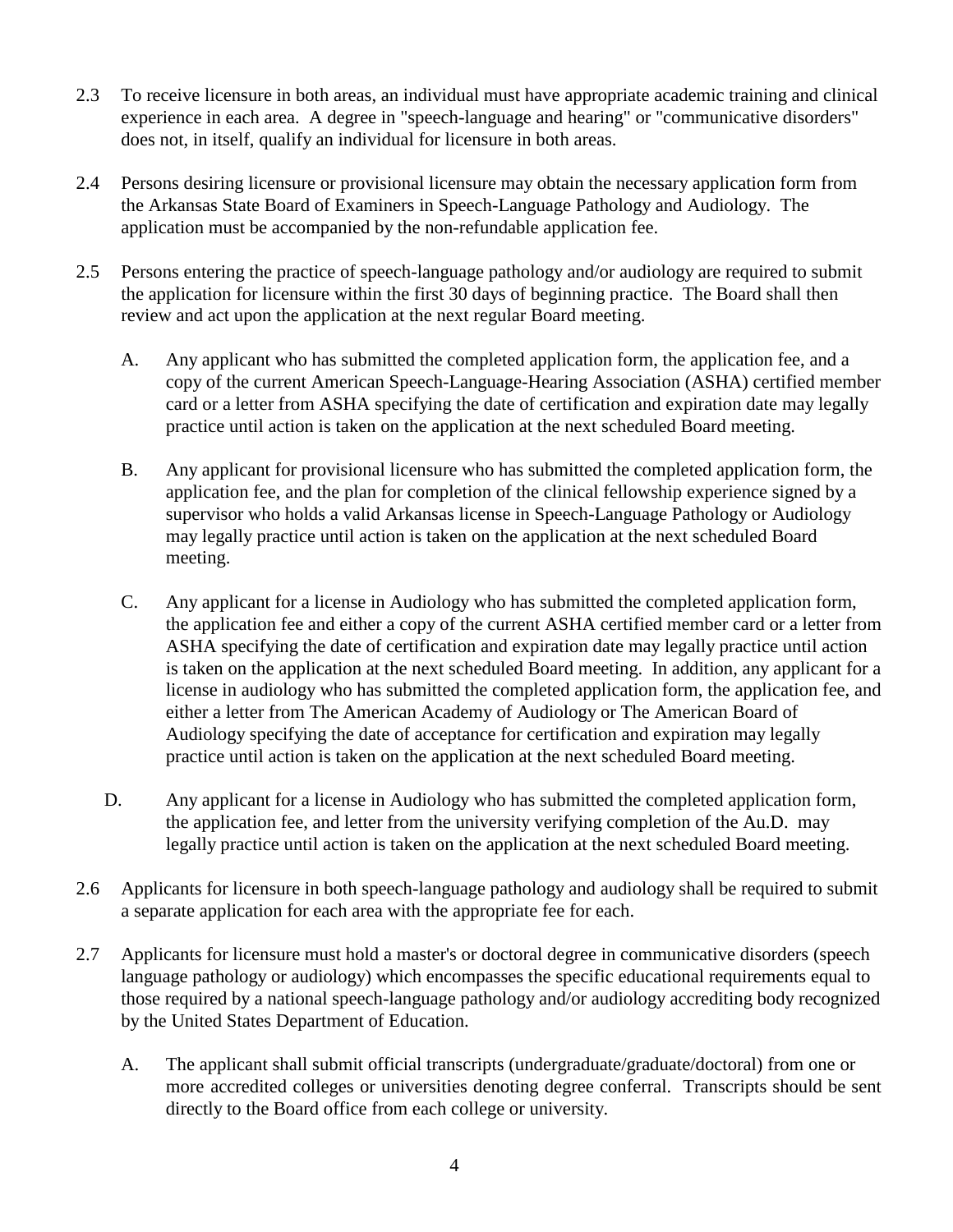- B. Until the official transcript is available from the university, the Board will accept a statement signed by the university program director verifying completion of academic and clinical practicum requirements for the degree in speech-language pathology or audiology. The statement must include the date of degree conferral.
- 2.8 The Board will accept proof of ASHA Certificate of Clinical Competence granted since January 1, 1993, as evidence of the required degree (Section 2.7). This may be a letter verifying the date of certification from the American Speech-Language-Hearing Association.
- 2.9 Applicants for a license in audiology who have not obtained a doctorate in audiology, but hold a masters degree shall submit evidence of no less than 36 weeks of full-time professional experience or its part-time equivalent. This experience must be obtained under the supervision of one or more audiologists who are licensed.
- 2.10 Pursuant to Ark. Code Ann. § 17-100-302, each applicant for a license in speech-language pathology shall submit evidence of no less than 36 weeks of full-time professional experience or its part-time equivalent in the area for which a license is requested. This experience must be obtained under the supervision of one or more speech-language pathologists who are licensed under the Act.
	- A. This supervision must entail the personal and direct involvement of the supervisor in any and all ways that will permit him/her to evaluate the applicant's performance in professional clinical employment and must include some direct observation. The applicant and his/her supervisor must list and describe the methods of supervision employed. Specific information should be given regarding the professional activities supervised, the number of supervisory contacts per month, and the length of each supervisory contact. This experience must follow completion of the requirements listed in Ark. Code Ann. § 17-100-302.
	- B. 36 weeks of full-time (35 hours per week) experience (or the equivalent part-time experience), totaling a minimum of 1260 hours. Part-time work can be completed, as long as the clinical fellow works more than 5 hours per week. Working more than 35 hours per week will not shorten the minimum requirement of 36 weeks.
	- C. "Professional experience" shall be defined as direct clinical work with clients, consultation with parents or family, record keeping related to client care, and any other duties relevant to a clinical program in speech-language pathology and/or audiology. Time spent in administration, formal teaching, and research shall not be considered "professional employment" in this context.

# 2.11 PROVISIONAL LICENSURE:

Persons who are in the process of completing the professional experience are eligible for provisional licensure only. Application must be made within thirty days of beginning the professional experience*.* A provisional license is renewable annually, but will expire and shall not be renewed after 36 months from the initiation of the professional experience. Each provisional licensee shall submit evidence of completion of the professional experience, signed by applicant and supervisor. Upon successful completion of the professional experience and written notification, the provisional status will be removed. Provisional licensees are entitled to all the rights and privileges of persons holding a license without provisional status except they must be supervised as outlined under Section 2.10.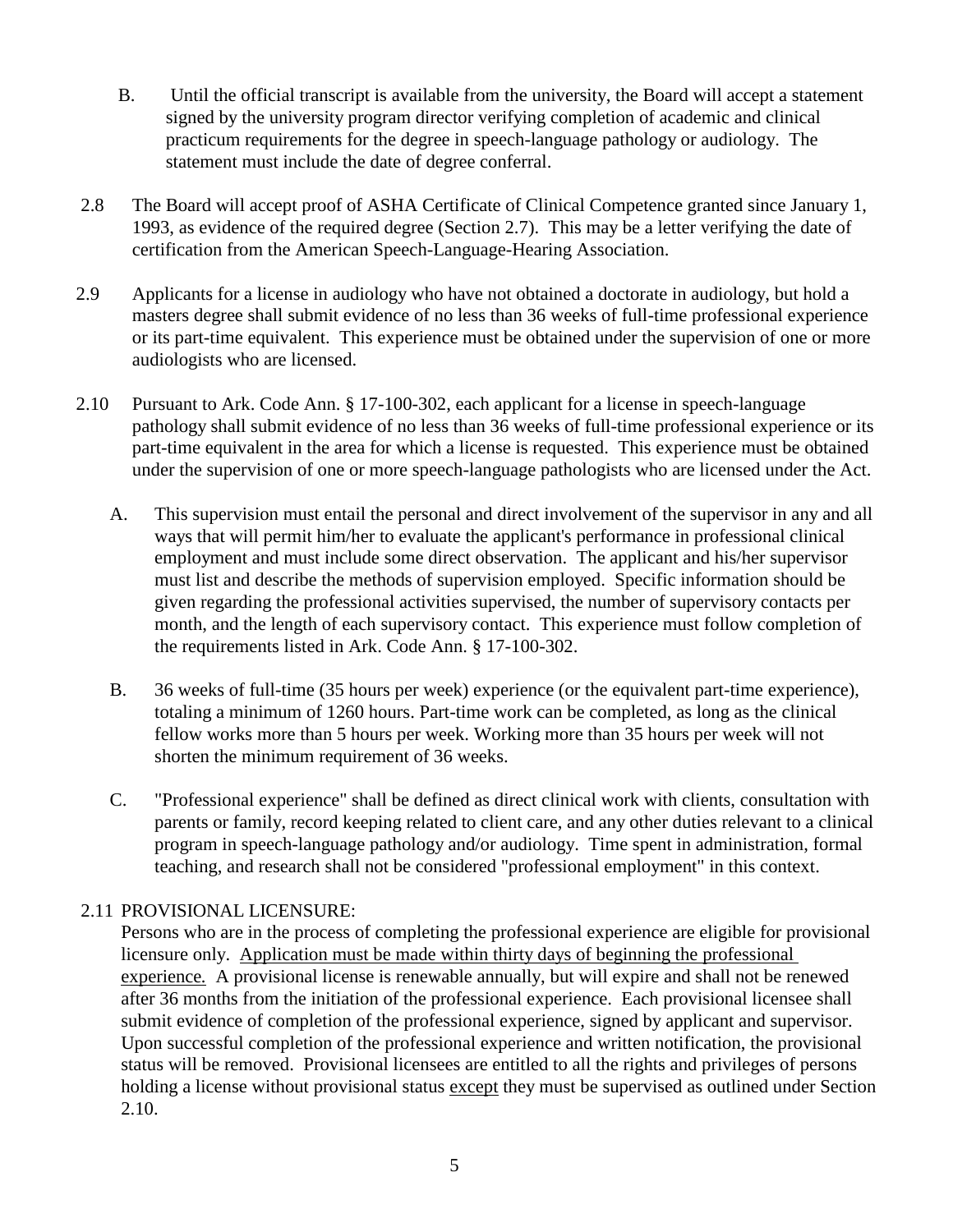- 2.12 The Board designates the professional area examination in Speech-Language Pathology or the professional area examination in Audiology, offered as part of the National Examination in Speech-Language Pathology and Audiology by the Educational Testing Service (ETS), Princeton, New Jersey 08540, as the State Licensure Examination for Speech-Language Pathologists and Audiologists, respectively. The Board has set a passing score for the professional area examination of 600 if taken prior to September 1, 2014. If taken after that date the passing score for speech-language pathology is 162 and 170 for audiology. The Board shall periodically review, and may alter pass-fail criteria of scores on the examination approved by the Board. Arrangements and fees for all examinations are the responsibility of the applicant. It shall be the responsibility of the applicant to assure that his/her score in the appropriate area examination is made available by ETS to the Board. The Board may defer a decision on an application until it has considered the examination score.
- 2.13 The Board may waive the examination and grant a license to any applicant who holds the Certificate of Clinical Competence of the American Speech-Language-Hearing Association in the area for which s/he is applying for licensure, provided that the current requirements for such certification are equivalent to or greater than those for licensure under the Act. It shall be the responsibility of the applicant to furnish proof of his/her ASHA certification to the Board. This may be a clear photocopy of the certified member card or its current equivalent. An applicant for licensure in audiology may provide a letter from either The American Academy of Audiology or The American Board of Audiology in lieu of the ASHA Certificate in Clinical Competence provided the requirements for certification in these organizations are equivalent to or greater than those for licensure under the Act.
- 2.14 An applicant for licensure under the reciprocity provision of the Ark. Code Ann. § 17-100-304 may be so licensed if s/he possesses a current license in speech-language pathology and/or audiology from another state which maintains professional standards considered by the Board to be equivalent to those set forth in the Act. Evidence of such licensure shall be provided by the applicant and substantiated by the Board.
- 2.15 Oral interviews may be required under the provisions of these Rules and Regulations.
- 2.16 An applicant licensed in another state shall provide verification of good standing from the licensing Board of every state where currently or previously licensed.

## **SECTION 3. PROCESSING OF APPLICATIONS**

- 3.1 All application materials for licensure, accompanied by the non-refundable application fee, shall be submitted to the Board office.
- 3.2 A quorum of the Board as required by Ark. Code Ann. §17-100-203 shall deliberate on each application for licensure. Action on the application shall require a majority vote of the members present.

## **SECTION 4. FEES**

4.1 Application fee: \$ 140.00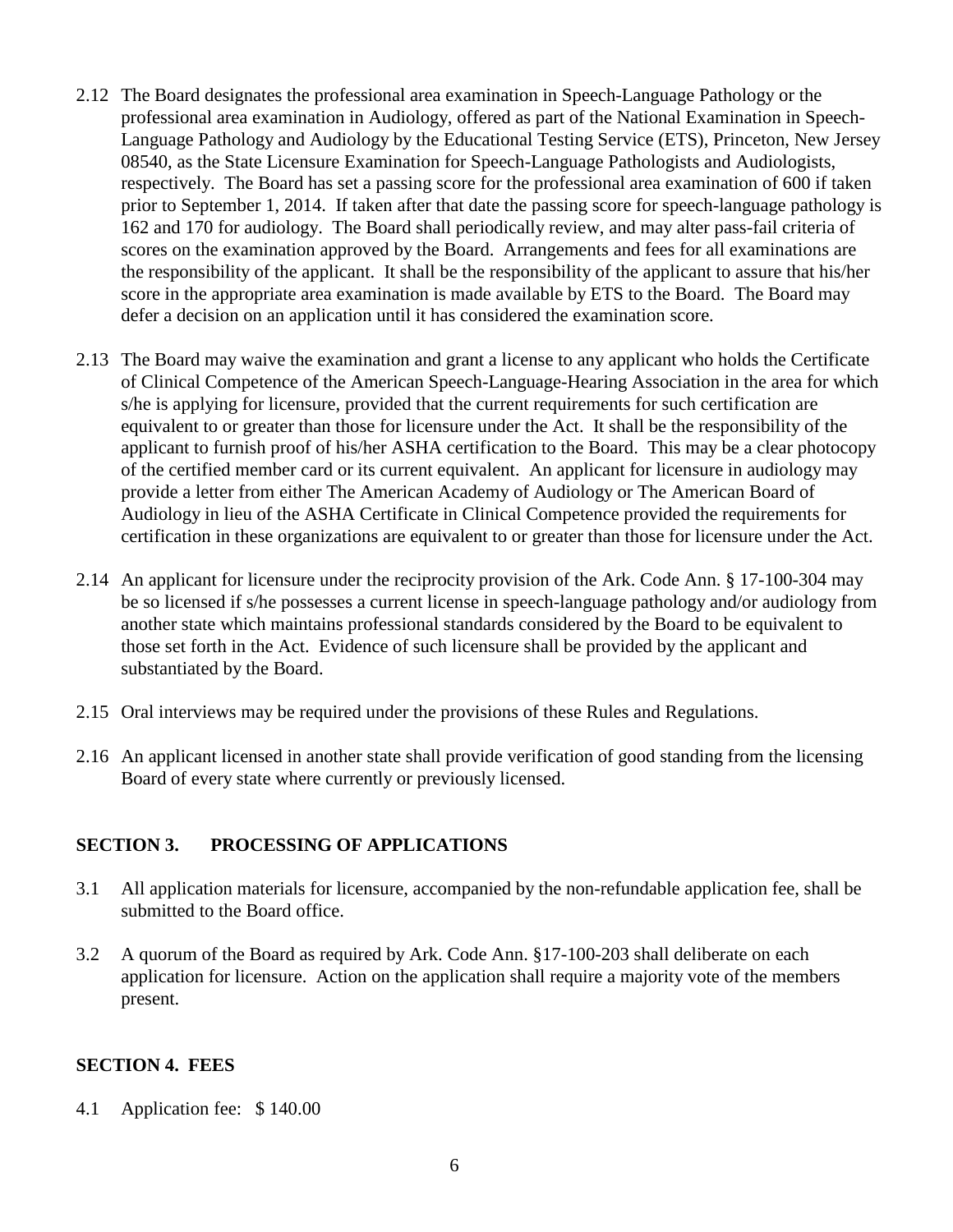A non-refundable application fee (see Ark. Code Ann. § 17-100-303) of one hundred forty dollars (\$140.00) shall be submitted with each application for licensure.

4.2 Renewal Fee: \$ 80.00 or \$120.00 dual licensure

The renewal fee of a single license shall be eighty (\$80.00) annually or one hundred twenty dollars (\$120.00) for dual licensure. The license expires at midnight on June 30 of each year. Failure to pay the renewal fee on or before July 15 of the current licensure period shall render the license invalid Ark. Code Ann. § 17-100-305. It is the responsibility of each licensee to remit his/her renewal fee even if s/he fails to receive a renewal notice.

- 4.3 Late renewal penalty:
	- A. The late renewal penalty shall be one hundred dollars (\$100.00), effective July 16, two hundred dollars (\$200.00) effective August 16, three hundred dollars (\$300.00) effective September 16, four hundred dollars (\$400.00) effective October 16, five hundred dollars (\$500.00) effective November 16. The late fee shall not exceed five hundred dollars (\$500.00) Ark. Code Ann. § 17-100-308.
	- B. Licenses shall be renewed within two (2) years of expiration upon payment of the renewal fee and the late renewal penalty Ark. Code Ann. § 17-100-305. After that period, and for the next three (3) years, renewal is subject to Board review.
	- C. After five (5) years of the initial expiration, the license is not subject to renewal Ark. Code Ann. § 17-100-305.
	- D. Licenses renewed after July 15 in the year of expiration will be effective the day after postmark. (Also see Section 6.1) The individual shall not engage in the practice of speech-language pathology or audiology until the license is renewed.
- 4.4 Inactive Status/Reactivation fee(s): \$40.00
	- A. A one time fee of forty dollars (\$40.00) shall be charged a speech-language pathologist or audiologist, otherwise qualified and licensed by the Board, to place his/her license on inactive status. If inactive status is requested more than 30 days after expiration, late fees apply as set out in Section 4.3. Request for inactive status must be made to the Board in writing. The individual shall not engage in the practice of speech-language pathology and/or audiology in a non-exempt facility in Arkansas while his/her license is inactive.
	- B. An individual wishing to regain active status shall notify the Board in writing, submit documentation of CPEs for each year the license was inactive (maximum of 50 hours for a single license or 75 hours for dual licensure), and submit the balance (\$40) of the full renewal fee. Applicant may not resume practice until s/he receives notification of reactivation from the Board office.
- 4.5 Fees related to continuing education-See Section 9.7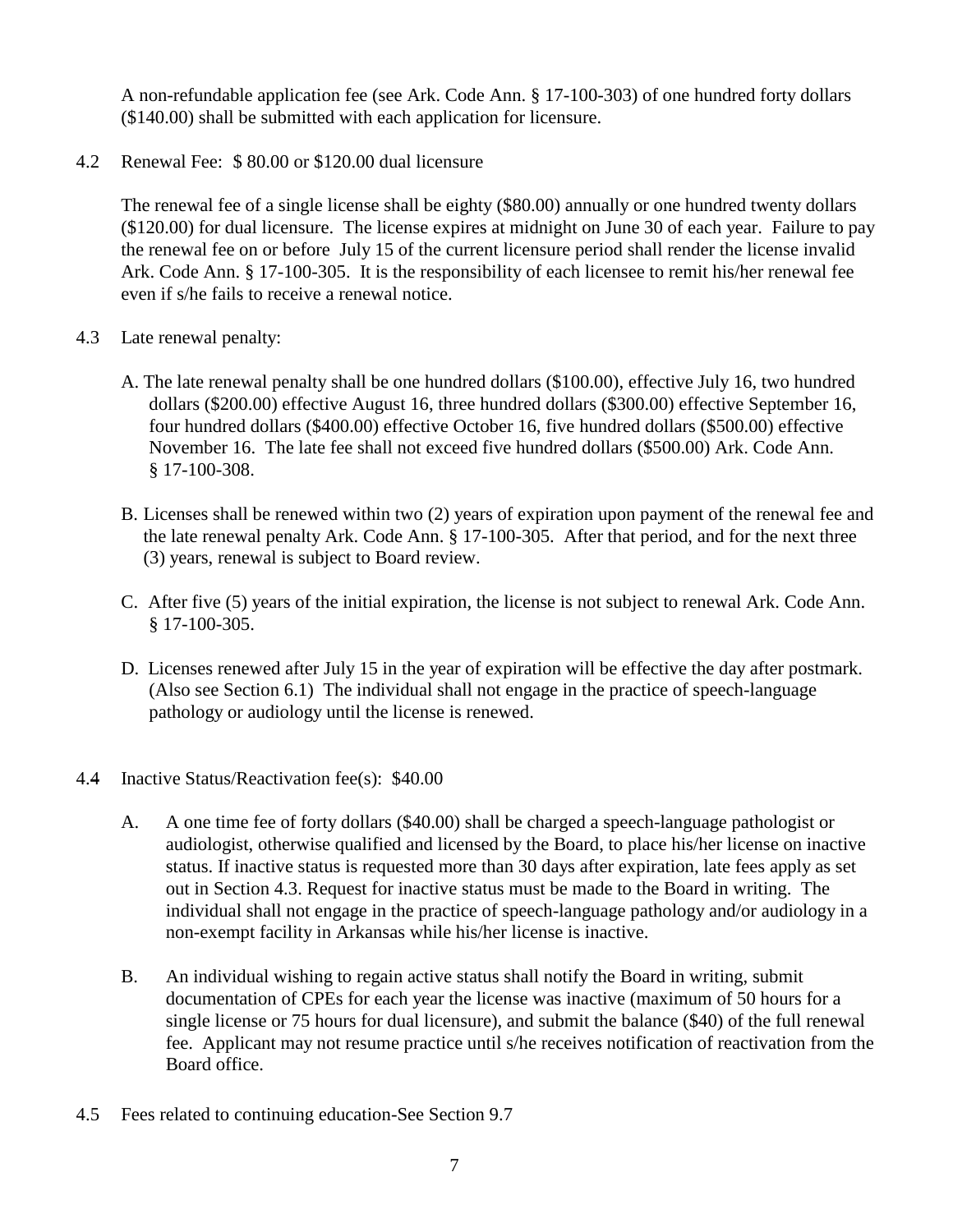## **SECTION 5. LICENSES**

- 5.1 The license, renewable annually, Ark. Code Ann. § 17-100-305, in speech-language pathology and/or audiology shall be issued to all applicants who meet the requirements for licensure under the provisions of the Act and who pay to the Board the prescribed license fees.
- 5.2 Licenses expire at 12 midnight on June 30th of each year if not renewed. Payment and continuing education (if required) must be postmarked or submitted through the website no later than July 15 or the individual must cease practice until written notification of license renewal is received from the Board.
- 5.3 The speech-language pathologist and/or audiologist shall practice under the provisions of the Act only in the professional areas (s) in which s/he is licensed by the Board.
- 5.4 Pursuant to Ark. Code Ann. § 17-100-107, the Board will take legal action against any person not licensed by the Board, or any licensee who engages in the practice of speech-language pathology or audiology as herein defined in violation of state law and rules and regulations of this Board.
- 5.5 Licenses are the property of the Board. Any licensee whose license is suspended or revoked under the provisions of Ark. Code Ann. § 17-100-307 shall return the license to the Board.

## **SECTION 6. INACTIVE STATUS, REACTIVATION OR REINSTATEMENT**

- 6.1 Individuals who have inactive status and who are seeking reactivation or reinstatement of a license shall, prior to engaging in the practice of speech-language pathology or audiology in the State of Arkansas, satisfy the following requirements:
	- A. Submit a written letter of request for reactivation or reinstatement.
	- B. Furnish evidence of completion of the number of hours of acceptable continuing professional education (CPE) computed by multiplying ten (10) times the number of years the licensee has held an inactive or invalid license, not to exceed 50 hours or if dually licensed fifteen (15) hours times the number of years the licensee held an inactive or invalid license, not to exceed seventyfive (75) hours.
	- C. Pay appropriate fees stated in Section 4.4

## **SECTION 7. DISCIPLINARY ACTION**

- 7.1 The license of any speech-language pathologist or audiologist may be suspended or revoked by the Board upon proof that s/he has violated any part of Ark. Code Ann. § 17-100-307.
- 7.2 The Board shall follow the provisions of the Administrative Procedures Act in investigating any charges brought against a licensed speech-language pathologist or audiologist.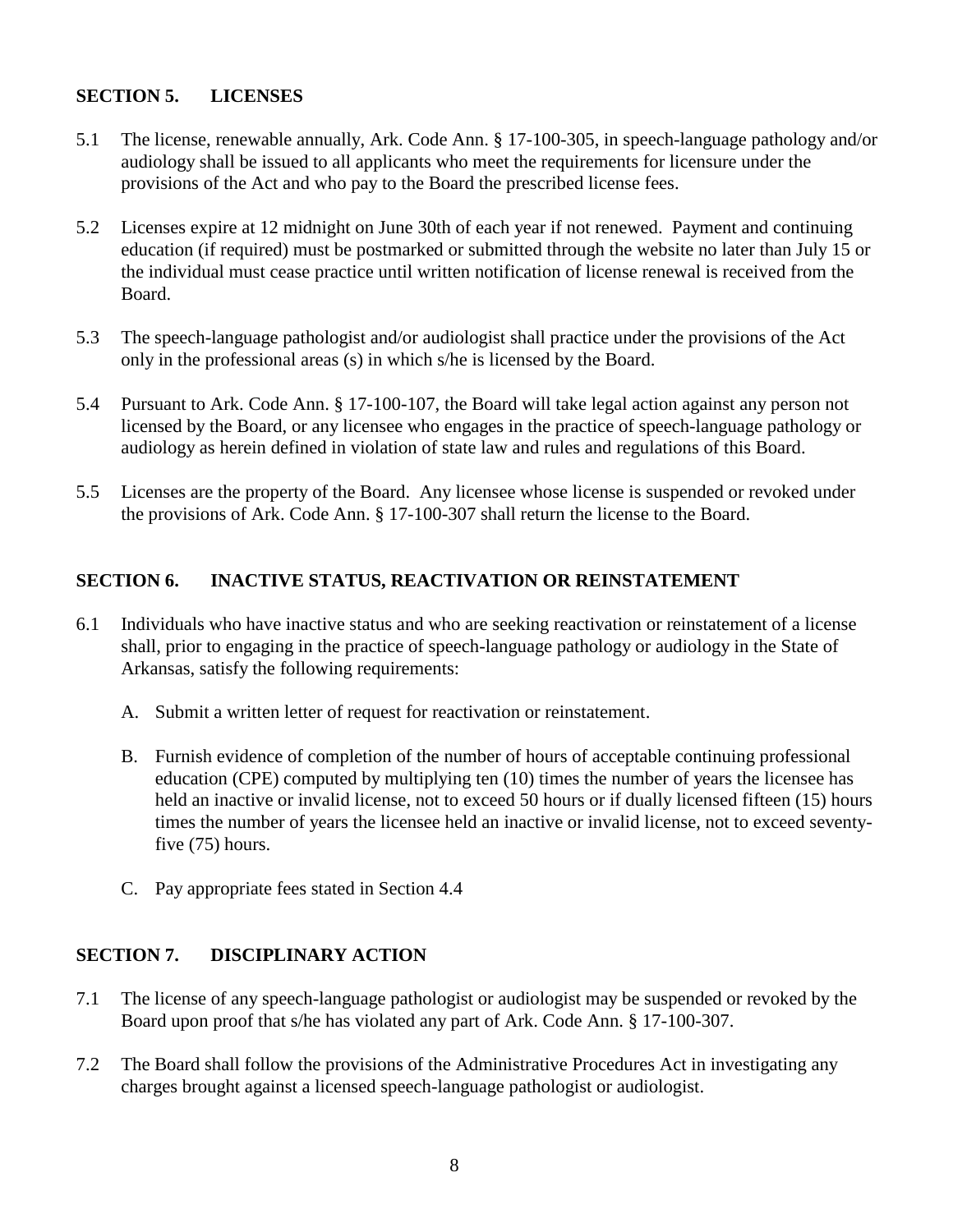- 7.3 Charges against a licensed speech-language pathologist or audiologist shall be in the form of a written statement describing the specific violations of ethical practice, or of the provisions of the Act, or of these Rules and Regulations. The statement must be signed and filed with the Board office.
- 7.4 The individual against whom a charge has been filed shall have the right to appear before the Board in person or by counsel. S/he may present witnesses and evidence in his/her behalf and examine witnesses.
- 7.5 If, after a hearing, the Board determines that the individual has committed any act which constitutes grounds for disciplinary action, the Board may:
	- a. Refuse to issue or renew a license;
	- b. Revoke a license;
	- c. Suspend a license
	- d. Administer a public reprimand
	- e. Impose a civil penalty not to exceed \$1000.00 per infraction
	- f. Require additional continuing education in a specified area
	- g. Require community service hours in a specified field
	- h. Impose sanctions pursuant to other applicable state laws
- 7.6 To suspend or revoke a license, a majority of the Board members present must vote in favor of that action.
- 7.7 The individual charged shall be notified of any Board decision(s) by certified or registered mail immediately following the conclusion of the proceedings. Upon suspension or revocation of a license, the license must be returned to the Board.
- 7.8 When an individual's license has been suspended or revoked, the Board may take legal action to enforce its decision.
- 7.9 No sooner than five (5) years after the date of revocation of a license, a person may again apply for licensure. The Board may accept or reject an application for licensure and may impose additional requirements. To reinstate a license, a majority of the Board members present must vote in favor of that action.
- 7.10 This article applies to SLP-Assistants and SLP-Aides as provided by Section 13.17
- 7.11 In order for a licensee to complete a penalty of community service as a sanction, the following restrictions must be applied:
	- A. The total number of hours of assigned service must be documented by the person supervising the site where the service was performed.
	- B. The site where community service is provided must be separate from the licensee's place of business.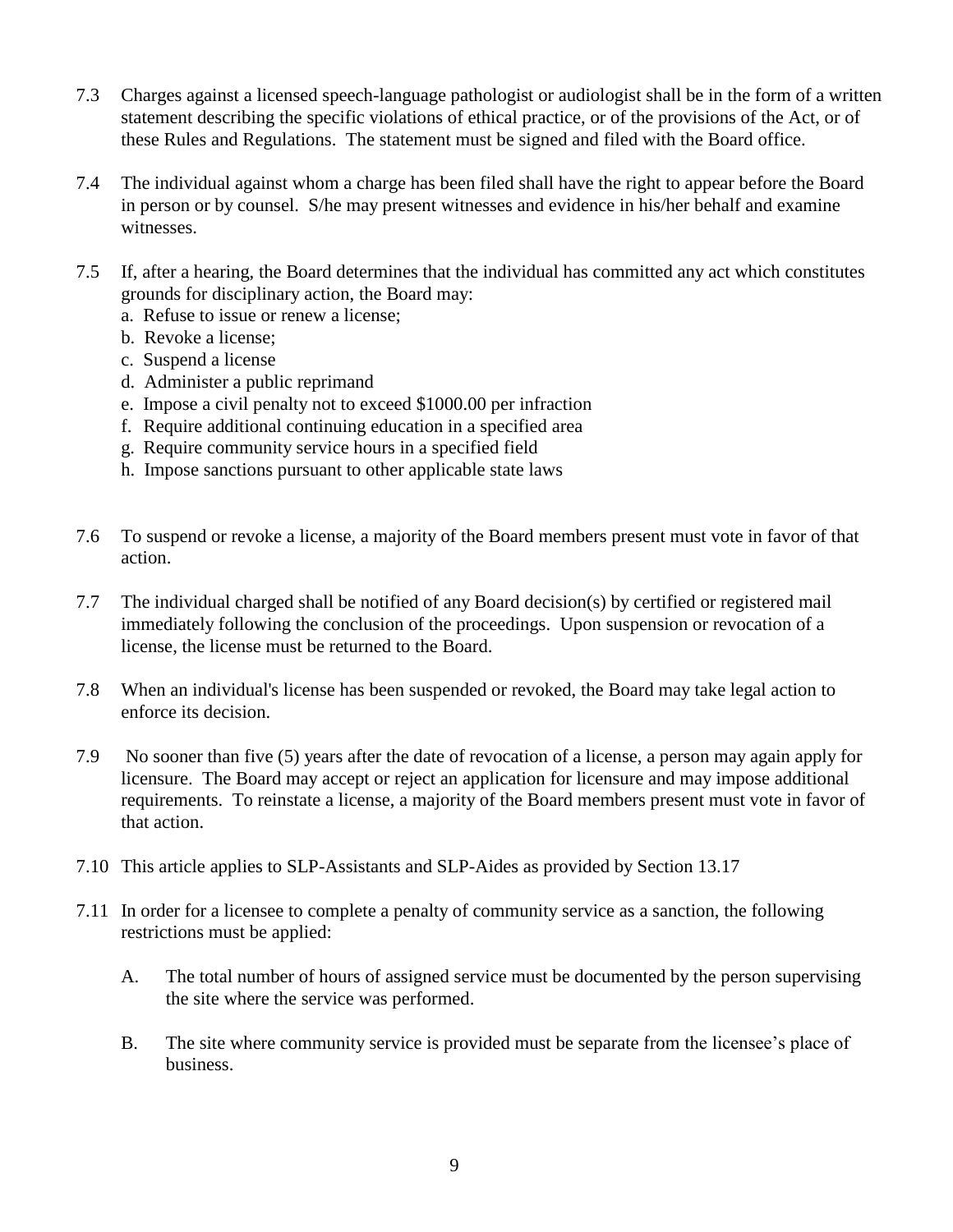- C. The Board reserves the right to evaluate and either accept or reject the documented hours presented to them as evidence of completion of the punishment as judged by the restrictions above.
- D. Minor infractions of the ABESPA law or Rules and Regulations may be removed from the licensee's record after two (2) years. Minor infractions include, but are not limited to, failure to apply within 30 days of beginning practice, failure to respond to a request for information within the required time, or practicing without a license following expiration if renewed within 30 days or less. Any sanction which includes revocation of the license shall remain on the licensee's record.

## **SECTION 8. CODE OF ETHICS**

#### Preamble

The preservation of the highest standards of integrity and ethical principles is vital to the responsible discharge of obligations in the professions of speech-language pathology and audiology. This code of ethics sets forth the fundamental principles and rules considered essential to this purpose.

Every licensee and applicant shall abide by this Code of Ethics. Any action that violates the spirit and purpose of this Code shall be considered unethical. Failure to specify any particular responsibility or practice in this Code of Ethics shall not be construed as denial of the existence of such responsibilities or practices.

The fundamentals of ethical conduct are described by Principles of Ethics and by Rules of Ethics as they relate to responsibility to persons served, to the public, and to the professions of speech-language pathology and audiology.

Principles of Ethics, aspirational and inspirational in nature, form the underlying moral basis for the Code of Ethics. Individuals shall observe these principles as affirmative obligations under all conditions of professional activity.

Rules of Ethics are specific statements of minimally acceptable professional conduct or of prohibitions and are applicable to all individuals.

## 8.1 Principle of Ethics I:

Individuals shall honor their responsibility to hold paramount the welfare of persons they serve professionally.

# *Rules of Ethics*

- A. Individuals shall provide all services competently.
- B. Individuals shall use every resource, including referral when appropriate, to ensure that highquality service is provided.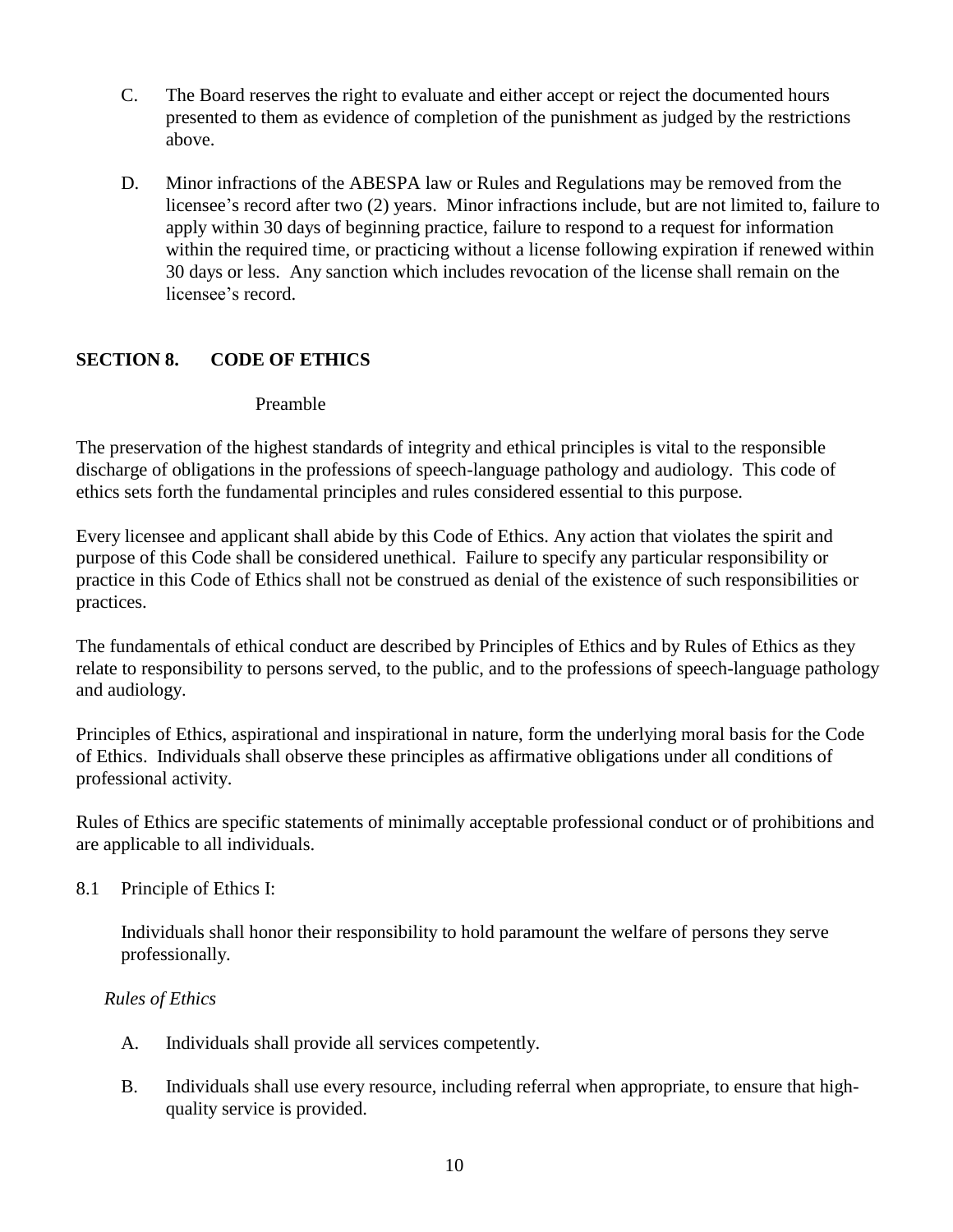- C. Individuals shall not discriminate in the delivery of professional services on the basis of race or ethnicity, gender, age, religion, national origin, sexual orientation, or disability.
- D. Individuals shall not misrepresent the credentials of assistants, technicians, or support personnel and shall inform those they serve professionally of the name and professional credentials of persons providing services.
- E. Individuals shall fully inform the persons they serve of the nature and possible effects of services rendered and products dispensed.
- F. Individuals shall evaluate the effectiveness of services rendered and of products dispensed and shall provide services or dispense products only when benefit can reasonably be expected.
- G. Individuals shall not guarantee the results of any treatment or procedure, directly or by implication; however, they may make a reasonable statement of prognosis.
- H. Individuals shall not evaluate or treat speech, language, or hearing disorders solely by correspondence.
- I. Individuals shall maintain adequate documentation regarding diagnosis and intervention, and contact time of professional services rendered, and products dispensed and shall allow access to these records when appropriately authorized.
- J. Individuals shall not reveal, without authorization, any professional or personal information about the person served professionally, unless required by law to do so, or unless doing so is necessary to protect the welfare of the person or the community.
- K. Individuals shall not charge for services not rendered, nor shall they misrepresent, in any fashion, services rendered or products dispensed. For purposes of this Code of Ethics, misrepresentation includes any untrue statement or statements that are likely to mislead. Misrepresentation also includes the failure to state any information that is material and that ought, in fairness, to be considered.
- L. Individuals shall use persons in research or as subjects of teaching demonstrations only with their informed consent.
- M. Individuals whose professional services are adversely affected by substance abuse or a healthrelated condition shall seek professional assistance and, when appropriate, withdraw from the affected areas of practice.
- 8.2 Principle of Ethics II:

Individuals shall honor their responsibility to achieve and maintain the highest level of professional competence.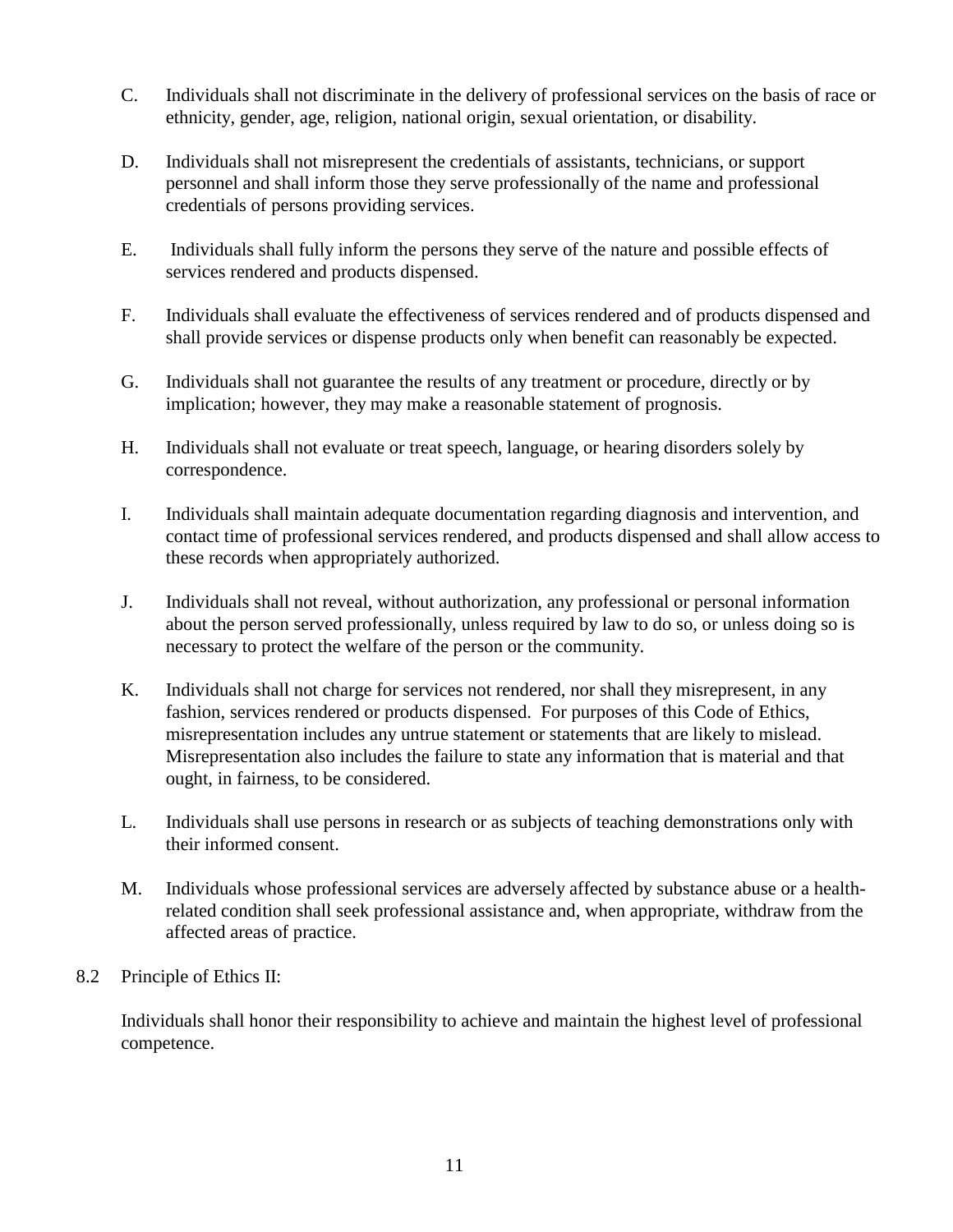## *Rules of Ethics*

- A. Individuals shall engage in the provision of clinical services only when they hold the appropriate license or when they are in the licensure process. If applying for a provisional license, the applicant must be supervised by an individual who holds an appropriate Arkansas license in the appropriate area under the Act.
- B. Individuals shall engage in only those aspects of the professions that are within the scope of their competence, considering their level of education, training, and experience.
- C. Individuals shall continue their professional development throughout their careers.
- D. Individuals shall delegate the provision of clinical services only to persons who are licensed or to persons in the licensure process who are appropriately supervised. The provision of support services may be delegated to registered speech-language pathology assistants as stipulated in Section 13.
- E. Individuals shall prohibit any of their professional staff from providing services that exceed the staff member's competence, considering the staff member's level of education, training, and experience.
- G. Individuals shall ensure that all equipment used in the provision of services is in proper working order and is properly calibrated.
- 8.3 Principle of Ethics III:

Individuals shall honor their responsibility to the public by promoting public understanding of the professions, by supporting the development of services designed to fulfill the unmet needs of the public, and by providing accurate information in all communications involving any aspect of the professions.

## *Rules of Ethics*

- A. Individuals shall not misrepresent their credentials, competence, education, training, or experience.
- B. Individuals shall not participate in professional activities that constitute a conflict of interest.
- C. Individuals shall refer those served professionally solely on the basis of the interest of those being referred and not on any personal financial interest.
- D. Individuals shall not misrepresent diagnostic information, services rendered, or products dispensed or engage in any scheme or artifice to defraud in connection with obtaining reimbursement for such services or products.
- E. Individuals' statements to the public shall provide accurate information about the nature and management of communication disorders, about the professions, and about professional services.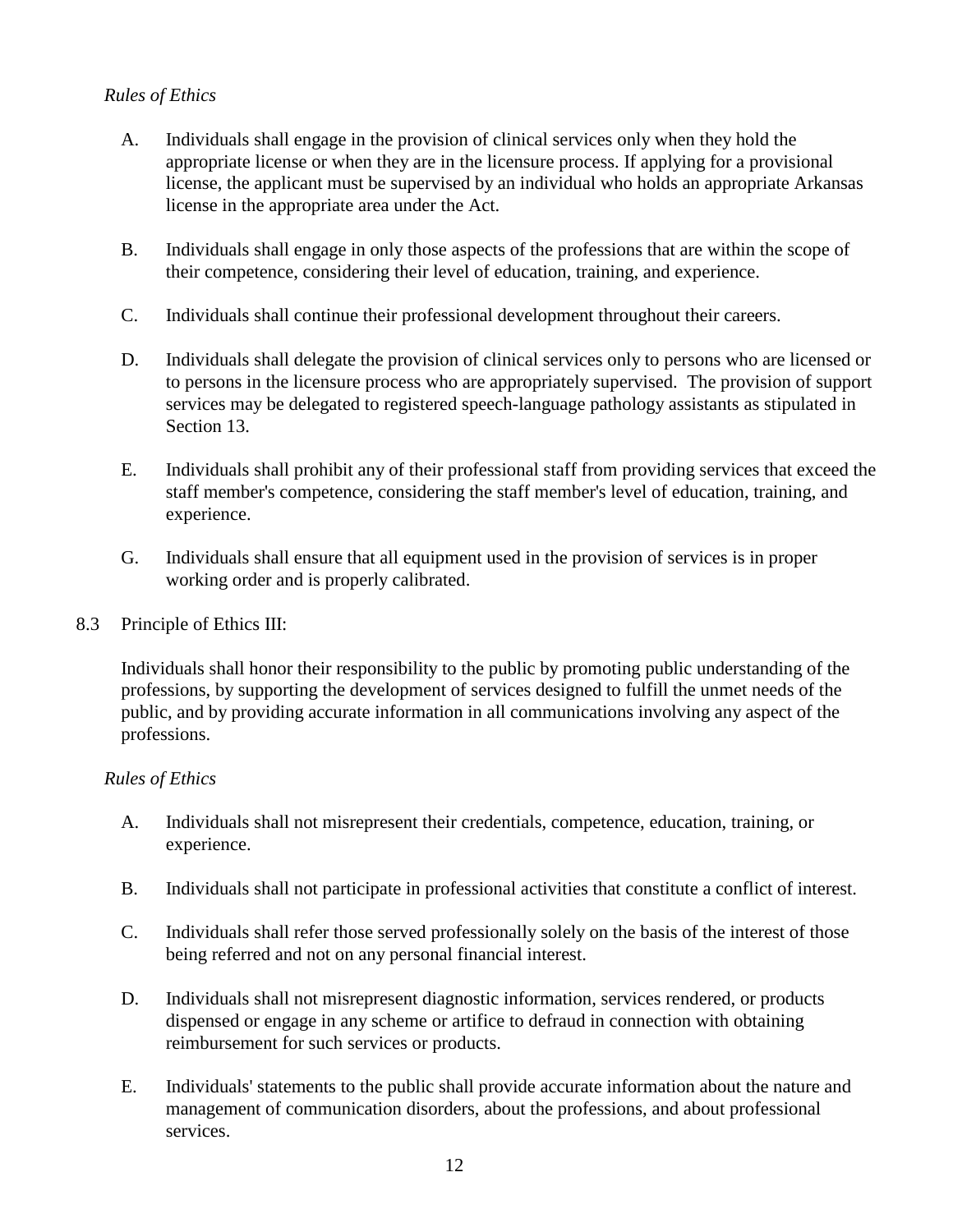- F. Individuals' statements to the public advertising, announcing, and marketing their professional services, reporting research results, and promoting products - shall adhere to prevailing professional standards and shall not contain misrepresentations.
- 8.4 Principle of Ethics IV:

Individuals shall honor their responsibilities to the professions and their relationships with colleagues, students, and members of allied professions. Individuals shall uphold the dignity and autonomy of the professions, maintain harmonious interprofessional and intraprofessional relationships, and accept the professions' self-imposed standards.

## *Rules of Ethics*

- A. Individuals shall prohibit anyone under their supervision from engaging in any practice that violates the Code of Ethics.
- B. Individuals shall not engage in dishonesty, fraud, deceit, misrepresentation, sexual harassment, or any form of conduct that adversely reflects on the professions or on the individual's fitness to serve persons professionally.
- C. Individuals shall assign credit only to those who have contributed to a publication, presentation, or product. Credit shall be assigned in proportion to the contribution and only with the contributor's consent.
- D. Individuals' statements to colleagues about professional services, research results, and products shall adhere to prevailing professional standards and shall contain no misrepresentations.
- E. Individuals shall not provide professional services without exercising independent professional judgment, regardless of referral source or prescription.
- F. Individuals shall not discriminate in their relationship with colleagues, students, and members of allied professions on the basis of race or ethnicity, gender, age, religion, national origin, sexual orientation, or disability.
- G. Individuals who have reason to believe that the Code of Ethics has been violated shall inform the Board.
- H. Individuals shall cooperate fully with the Arkansas Board of Examiners in Speech-Language Pathology and Audiology in its investigation and adjudication of matters related to this Code of Ethics.
- I. Individuals shall reference the source when using other persons' ideas, research, presentations, or products in written, oral, or any other media presentation or summary.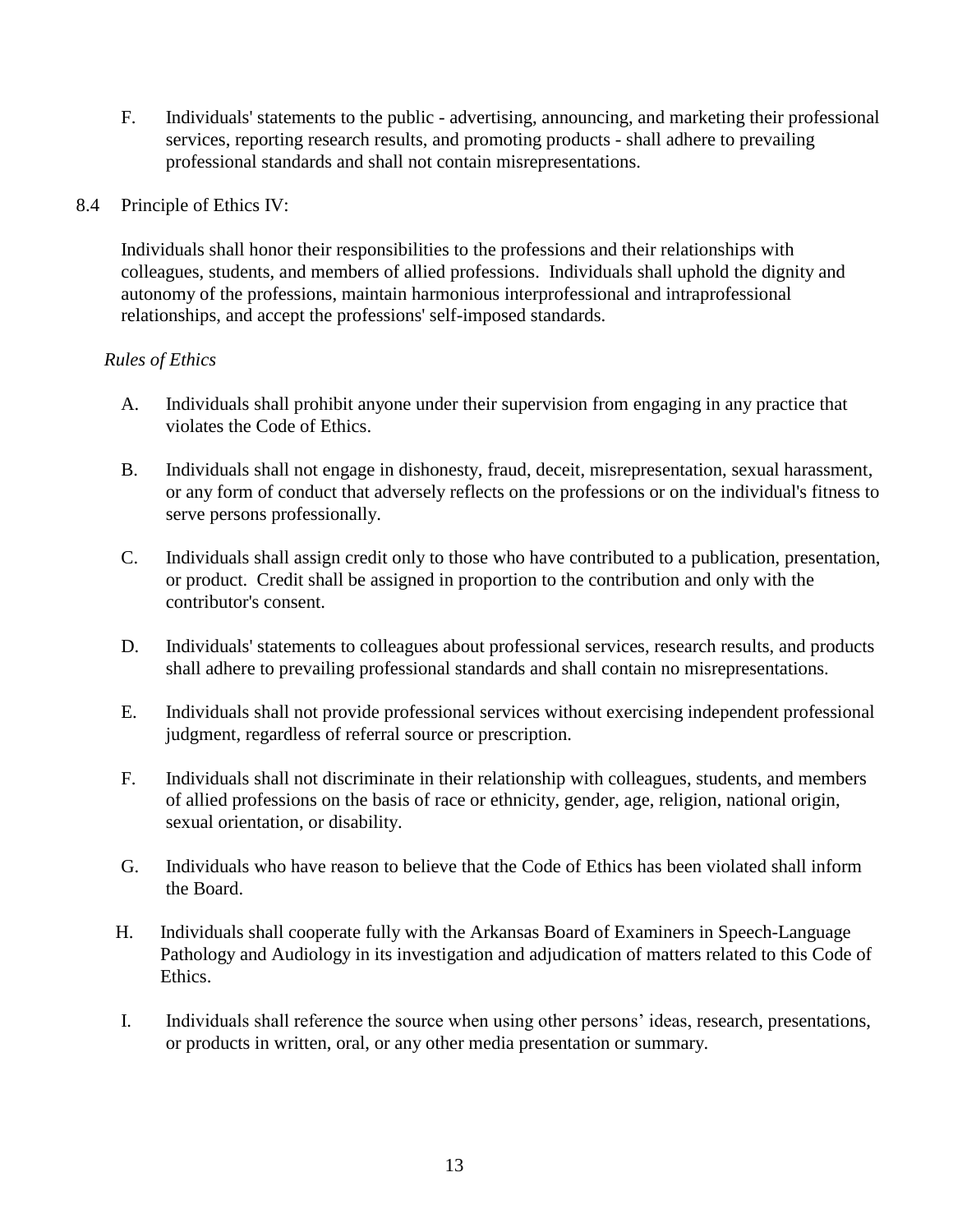## **SECTION 9. CONTINUING PROFESSIONAL EDUCATION (CPE)**

9.1 Continuing Professional Education in Speech-Language Pathology and Audiology Ark. Code Ann. § 17-100-306 shall consist of a series of planned learning experiences beyond the educational programs that have led to the degree that qualifies one for licensure. The licensee must participate in CPE activities of at least ten (10) clock hours for each license period. At least five (5) of these hours must be in Content Area I. Dual licensees must complete fifteen (15) clock hours with a minimum of five (5) hours in each discipline from Content Area I. Renewal of a license shall be contingent upon the licensee fulfilling the CPE requirements, submitting an annual CPE report, and maintaining evidence for possible audit. (See Section 13.10 A.6 for SLP assistant requirements)

The Board does not pre-approve continuing education programs. It is the licensee's responsibility to obtain continuing education which meets the guidelines specified in this rule. The Board retains final authority for acceptance of any educational activity submitted by the licensee to meet requirements. Continuing education can be obtained through (1) live presentations (2) college courses {one credit hour = 15 clock hours} (3) online activities, or (4) self study. Self study is defined as any activity completed by the licensee alone such as a book, video, or online activity that does not require a test. Any re-play of a live conference is also considered self study. The self study report must be completed for these activities. The Board retains final authority for acceptance of any educational activity submitted by the licensee to meet requirements**.**

## CONTENT AREA I:

- (a) Anatomic and physiologic bases for the normal development and use of speech, language, communication, swallowing, and hearing and balance
- (b) Physical bases and processes of the production and perception of speech, language, communication, swallowing, and hearing and balance
- (c) Linguistic and psycho-linguistic variables related to normal development and use of speech, language and hearing
- (d) Technological, biomedical, engineering and instrumentation information related to basic communication processes and swallowing
- (e) Various types of disorders of communication, their manifestations, classification and cause
- (f) Evaluation skills, including procedures, techniques, and instrumentation for assessment
- (g) Principles and procedures in habilitation and rehabilitation of communication disorders and swallowing
- (h) Principles in diagnosis and rehabilitation/treatment of balance, vestibular disorders, and cerumen

CONTENT AREA II: (Must relate to the practice of Speech-Language Pathology and/or Audiology)

- (a) Regulations and implementation of federal and/or state regulated programs
- (b) service delivery such as telepractice, group versus individual services, use of support staff, service to underserved populations
- (c) Ethical practices
- (d) Supervision related to speech-language pathology and audiology students, clinical fellows and speech-language pathology assistants
- (e) Related disciplines which interface with delivery of speech-language pathology and audiology services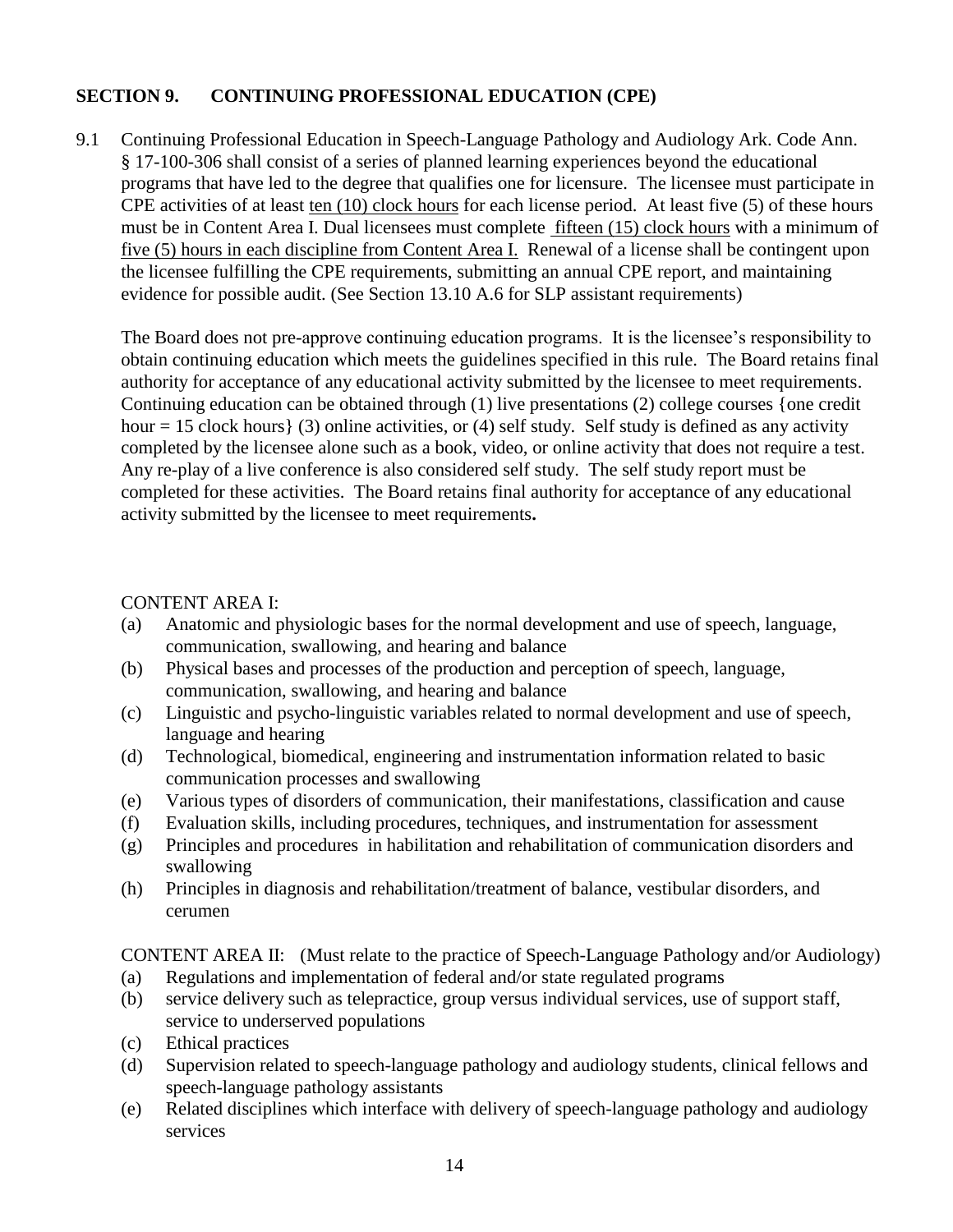- (f) Reimbursement issues
- (g) Behavior management/training courses
- 9.2 Each licensee will file a report of Continuing Professional Education each year with the renewal fee.
- 9.3 Annually, the Board will select licensees for audit. During an audit, the Board will request verification of CPEs submitted, including information regarding date, content, attendance, and number of hours. It is the responsibility of the licensee to maintain records to substantiate compliance. The Board shall be the final authority on acceptance of any educational activity submitted by the licensee to meet requirements. Failure to substantiate Continuing Professional Education hours, when audited, may result in disciplinary action. Documentation may include, but is not limited to the following:
	- A. Program notes, outlines, or hand-outs
	- B. Independent study notes on the self-study report
	- C. Transcripts from college/university courses
	- D. Certificates of attendance, including registry transcripts or CE tally sheets
- 9.4 Provisional and full licensees are not required to complete a report of continuing professional education and will not be audited during the initial licensing year, but will need to submit the report to document a minimum of ten (10) hours for the next licensing period (7/1 to 6/30). There is no exemption for the year in which the provisional license is converted to a full license unless it occurs in the initial licensing year.
- 9.5 Individuals who have inactive status are not required to submit a CPE report
- 9.6 The Board will accept, but not be limited to the following activities, that fall within Content Areas I and II:
	- A. Attending scientific or educational lectures, workshops, teleseminars, seminars, college courses, interactive videos, or online courses.
	- B. Independent study of journals, books, videotapes, audiotapes, or online courses.
	- C. Any CPE offered through national speech pathology and/or audiology organizations.
- 9.7 Notification of Audit and Penalties
	- A. A notice will be sent to all audited licensees advising that documentation must be in the possession of the Board by a specified date.
	- B. Licensees who submit audit materials after the deadline will be assessed a \$50.00 per month late penalty.
	- C. A committee of the Board will review the audit materials and make recommendations for action to the full Board.
	- D. Failure to comply with the audit request will result in formal disciplinary action.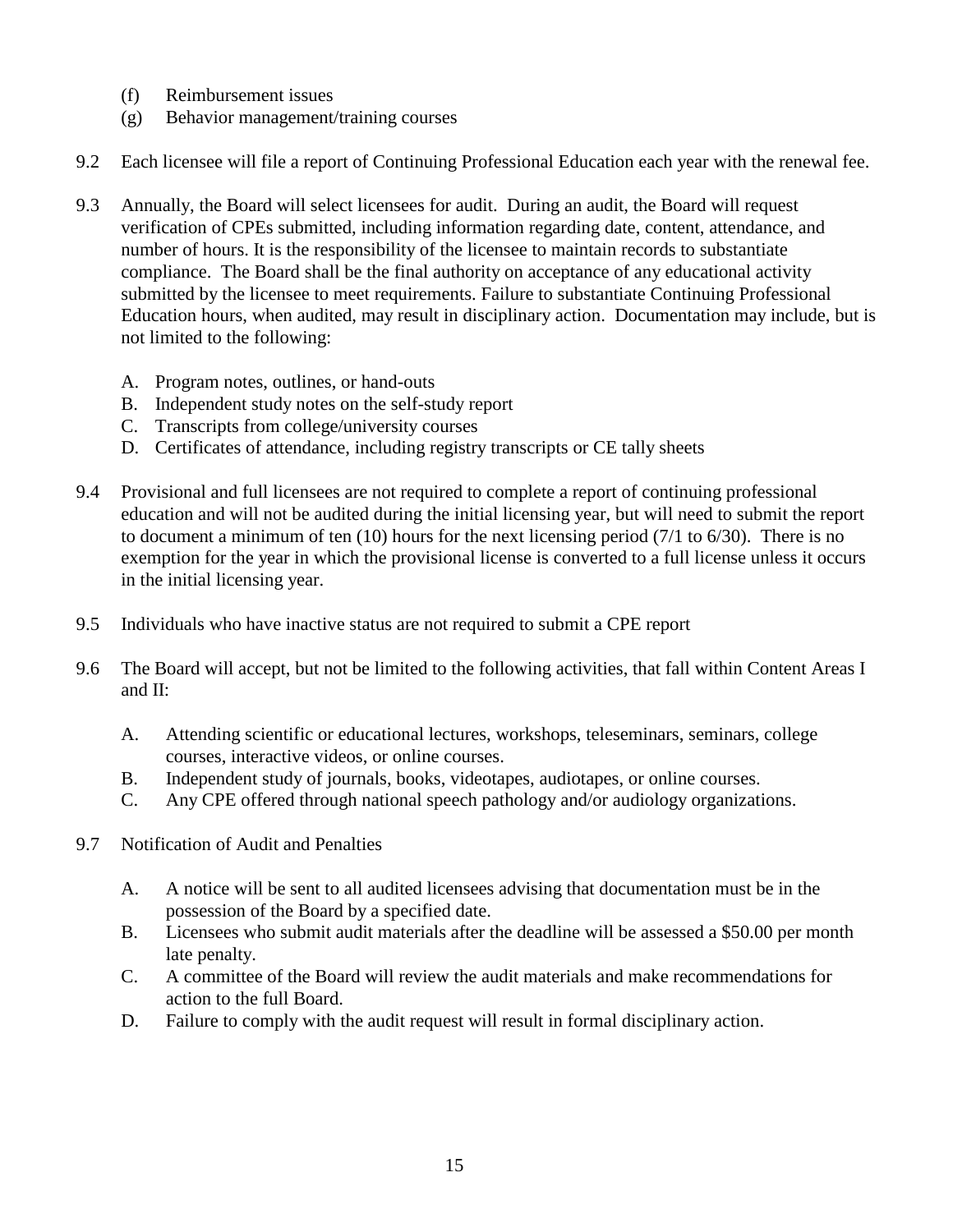## **SECTION 10. RULES AND REGULATIONS FOR AUDIOLOGISTS WHO DISPENSE HEARING AIDS**

10.1 The facility shall include EITHER a sound room of appropriate size which meets or exceeds ANSI standards of ambient noise levels for test environments OR instruments for the measurement of hearing aid performance on the ear of the patient. Equipment shall also include instruments for the electroacoustic measurement of hearing aid characteristics. All equipment will be calibrated and maintained annually.

#### 10.2 Prior to hearing aid fitting

- A. All patients under the age of 12 months who have failed three (3) screenings in the absence of indicators of external and/or middle ear abnormalities, should receive a battery of audiological tests to minimally include a case history, high frequency tympanometry, otoacoustic emissions (OAE), and click and toneburst auditory brainstem responses (ABR). For those patients five months of age or older, developmentally appropriate behavioral assessment is also recommended.
- B. All patients 12 to 24 months should receive a battery of audiological tests to minimally include a case history, otoscopy, tympanometry and behavioral pure-tone threshold assessment appropriate to the patient's developmental abilities. Acoustic reflex testing, OAE, and ABR , although not mandatory, are also considered appropriate to the test protocol. These tests should not, however, replace behavioral threshold assessment unless the patient is physically or developmentally unable to perform behavioral testing.
- C. All patients 25 months and older should receive a battery of audiological tests to minimally include a case history, otoscopy, tympanometry, pure-tone air and bone conduction, speech reception threshold and word recognition assessment. Measures of acoustic reflexes and loudness discomfort levels, although not mandatory, are considered appropriate to the testing protocol. Exceptions to this battery include patients who are physically or developmentally unable to perform these tasks.
- 10.3 Evaluation of hearing aids must be performed with the hearing aids on the patient. This shall be accomplished EITHER in sound field OR with instruments which objectively measure hearing aid performance with appropriate prescriptive techniques to account for the different means of programming the hearing aid (linear versus nonlinear, digital versus analog). The preferred verification method of fitting is to use probe microphone measures in conjunction with the patient's ear, ear mold, and personal amplification system. A real ear to coupler difference (RECD) can be obtained and probe tube measurement performed in a coupler if a patient is unwilling to tolerate probe microphone measurement in the ear. A prescriptive measure addressing gain should be in place to address the possibility of over- or underestimating gain until the patient is five (5) years of age.
- 10.4 First time hearing aid users under the age of 18 years MUST receive medical clearance from the otolaryngologist within 6 months prior to being fitted with a hearing aid. First time hearing aid users 18 years or older MUST be advised of the desirability of medical clearance and should be referred to a physician, preferably one specializing in disorders of the ear. However, adult patients may choose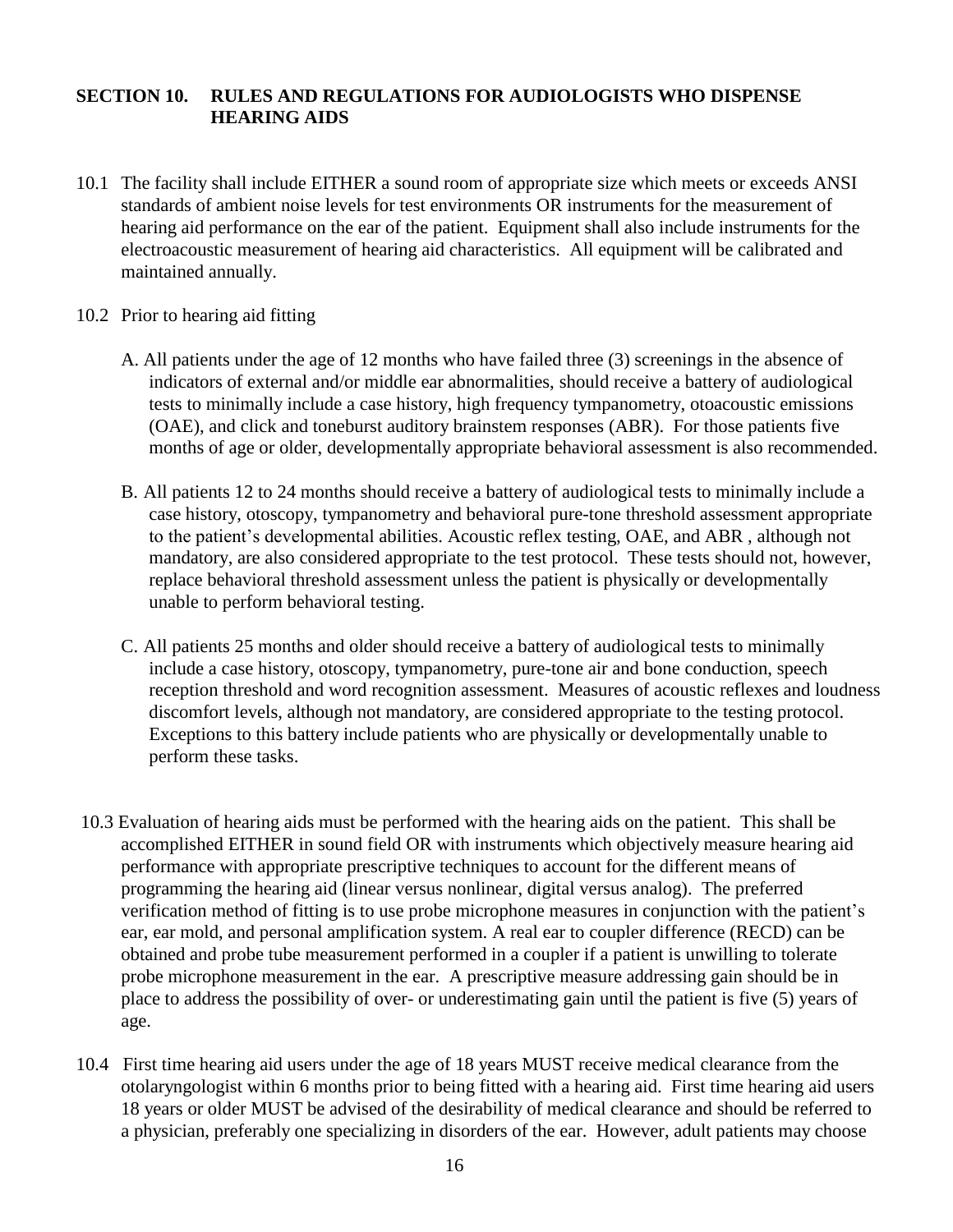to waive medical clearance. A written waiver of medical clearance must be included in the patient's record.

- 10.5 Appropriate educational counseling relative to use, care and maintenance of the amplification device will be provided at the time the device is fitted. Rehabilitation and management, including appropriate referrals, should be provided.
- 10.6 The patient must be given a minimum of 30 days to achieve user satisfaction. If satisfaction is unattainable during this period and the device is returned in satisfactory condition, moneys paid for the device shall be refunded. Terms of the 30 day user satisfaction agreement, including nonrefundable professional fees, will be fully explained at the time of fitting. The patient must be provided with information required by federal and state guidelines relative to the device(s) dispensed.
- 10.7 Fitting outside of the dispensing facility is considered acceptable when the testing protocol outlined in Section 10.1, 10.2, 10.3 and 10.4 is met.
- 10.8 The Arkansas Board of Examiners in Speech-Language Pathology and Audiology may periodically request written documentation regarding adherence to these rules and regulations from the dispensing audiologists.

# **SECTION 11. SCOPE OF PRACTICE**

#### Preamble

The purpose of this statement is to define the scope of practice of speech-language pathology and audiology in order to (1) inform persons of activities for which licensure in the appropriate area is required, and (2) to educate health-care and education professionals, consumers, and members of the general public of the services offered by speech-language pathologists and audiologists as qualified providers.

The scope of practice defined here, and the areas specifically set forth, are part of an effort to establish the broad range of services offered within the profession. It is recognized, however, that levels of experience, skill and proficiency with respect to the activities identified within the scope of practice will vary among the individual providers. Similarly, it is recognized that related fields and professions may have knowledge, skills, and experience which may be applied to some areas within the scope of practice. Notwithstanding, these rules strictly govern the practice described herein of speech-language pathology and audiology. By defining the scope of practice of speech-language pathologists and audiologists, there is no intention to exclude members of other professions or related fields from rendering services in common practice areas for which they are competent by virtue of their respective disciplines.

Finally, it is recognized that speech-language pathology and audiology are dynamic and continuously developing practice areas. In setting forth some specific areas as included with the scope of practice, there is no intention that the list be exhaustive or that other, new, or emerging areas be precluded from being considered as within the scope of practice.

11.1 The practice of speech-language pathology includes: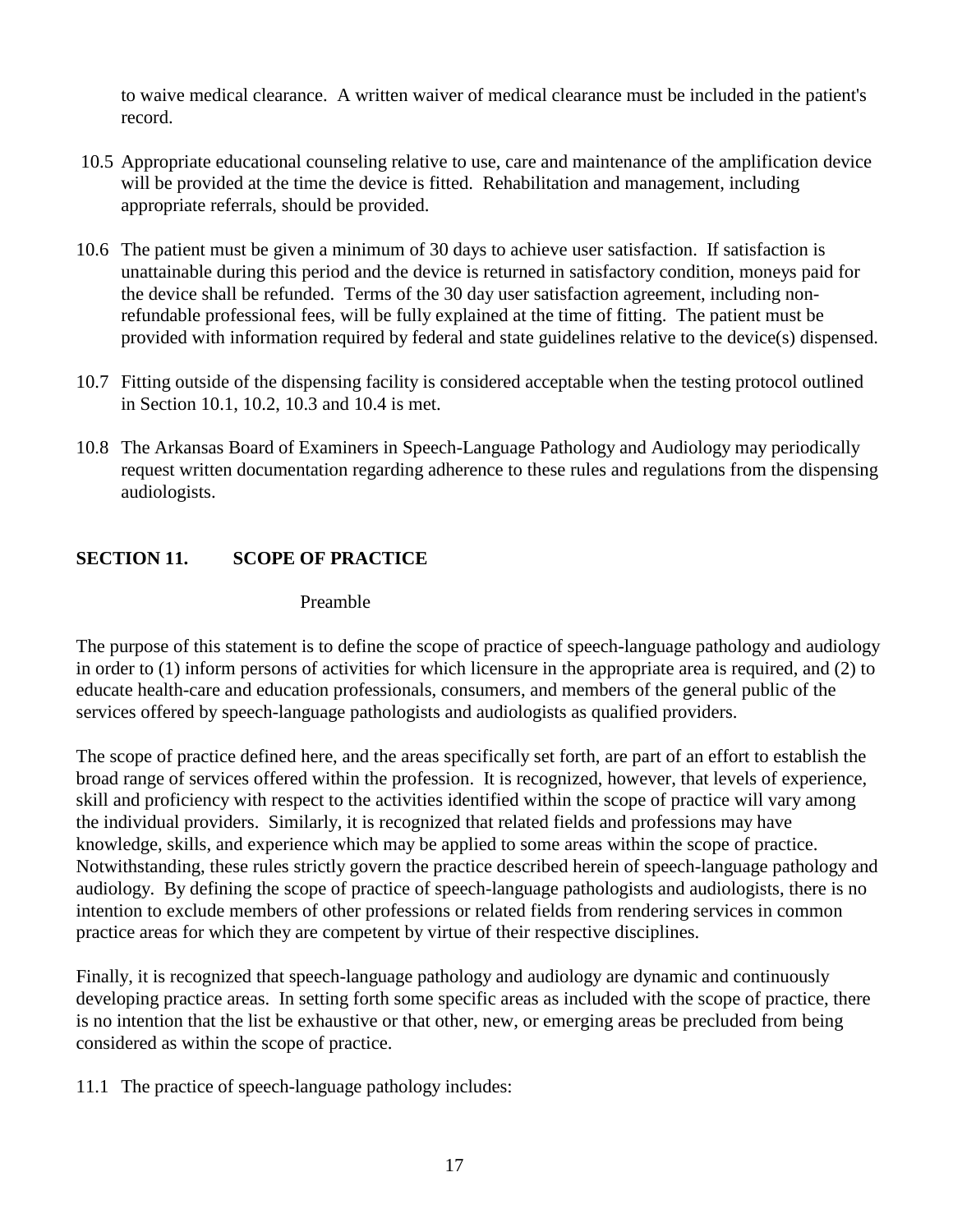- A. providing prevention, screening, consultation, assessment and diagnosis, treatment, intervention, management, counseling, and follow-up services for disorders of:
	- 1. speech (i.e., articulation, fluency, resonance, and voice including aeromechanical components of respiration);
	- 2. language (i.e., phonology, morphology, syntax, semantics, and pragmatic/social aspects of communication) including comprehension and expression in oral, written, graphic, and manual modalities; language processing, preliteracy and language-based literacy skills, including phonological awareness;
	- 3. swallowing or other upper aerodigestive functions such as infant feeding and aeromechanical events (evaluation of esophageal function is for the purpose of referral to medical professionals);
	- 4. cognitive aspects of communication (e.g., attention, memory, problem solving, executive functions);
	- 5. sensory awareness related to communication, swallowing, or other upper aerodigestive functions.
- B. Establishing augmentative and alternative communication techniques and strategies including developing, selecting, and prescribing of such systems and devices (e.g., speech generating devices).
- C. Providing services to individuals with hearing loss and their families/caregivers (e.g., auditory training, speechreading, speech and language intervention secondary to hearing loss, visual inspection and listening checks of amplification devices for the purpose of troubleshooting, including verification of appropriate battery voltage).
- D. Screening hearing of individuals who can participate in conventional pure-tone air conduction methods, as well as screening for middle ear pathology through screening tympanometry for the purpose of referral of individuals for further evaluation and management.
- E. Using instrumentation (e.g., videofluoroscopy, EMG, nasendoscopy, stroboscopy, computer technology) to observe, collect data, and measure parameters of communication and swallowing, or other upper aerodigestive functions in accordance with the principles of evidence-based practice.
- F. Selecting, fitting, and establishing effective use of prosthetic/adaptive devices for communication, swallowing, or other upper aerodigestive functions (e.g., tracheoesophageal prostheses, speaking valves, electrolarynges). This does not include sensory devices used by individuals with hearing loss or other auditory perceptual deficits.
- G. Collaborating in the assessment of central auditory processing disorders and providing intervention where there is evidence of speech, language, and/or other cognitive communication disorders.
- H. Educating and counseling individuals, families, co-workers, educators, and other persons in the community regarding acceptance, adaptation, and decision making about communication, swallowing, or other upper aerodigestive concerns.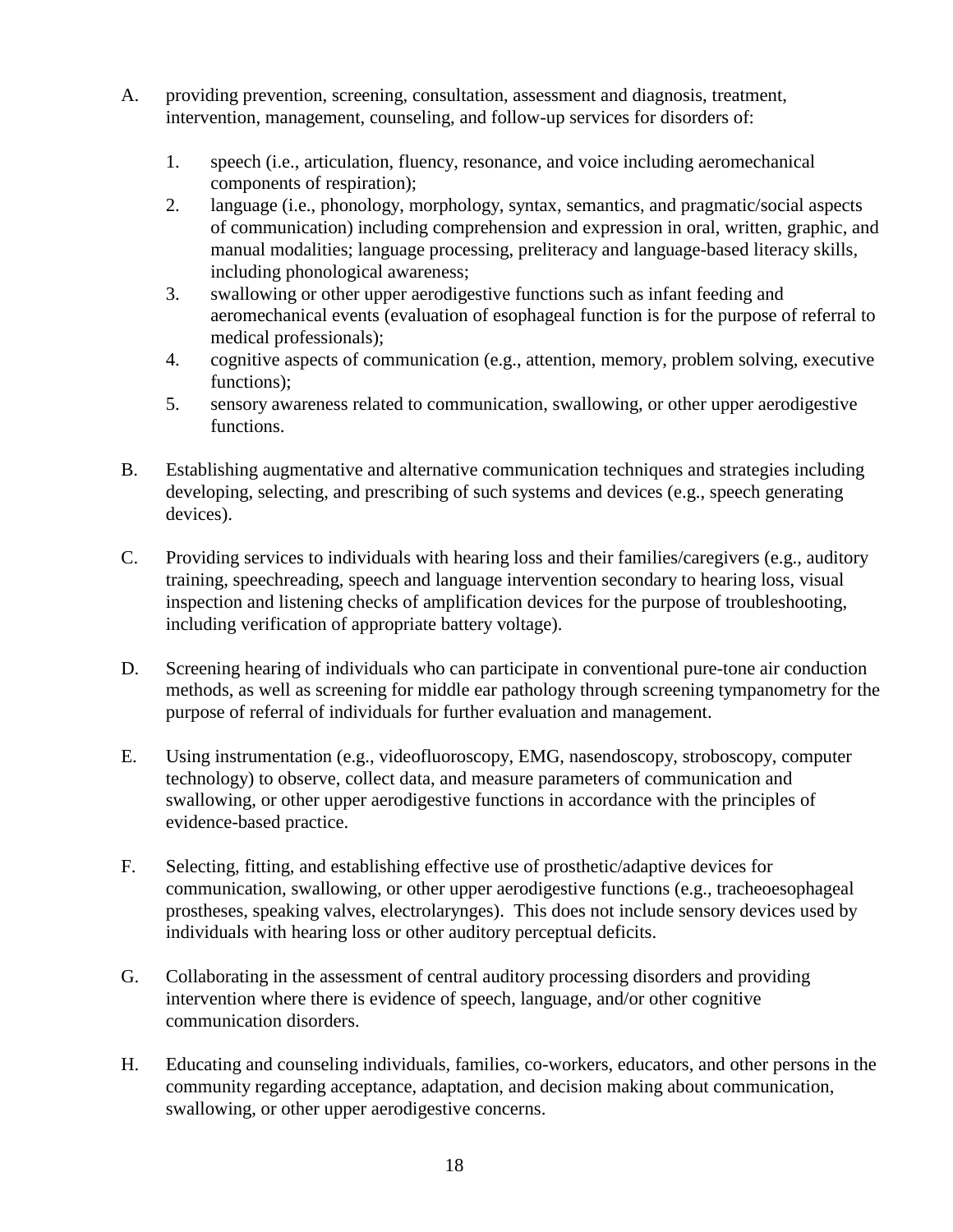- I. Advocating for individuals through community awareness, education, and training programs to promote and facilitate access to full participation in communication, including the elimination of societal barriers.
- J. Collaborating with and providing referrals and information to audiologists, educators, and health professionals as individual needs dictate.
- K. Addressing behaviors (e.g., perseverative or disruptive actions) and environments (e.g., seating, positions for swallowing safety or attention, communication opportunities) that affect communication, swallowing, or other upper aerodigestive functions.
- L. Providing services to modify or enhance communication performance (e.g., accent modification, transgendered voice, care and improvement of the professional voice, personal/professional communication effectiveness).
- M. Recognizing the need to provide and appropriately accommodate diagnostic and treatment services to individuals from diverse cultural backgrounds and adjust treatment and assessment services accordingly.
- 11.2. The practice of audiology includes:
	- A. Facilitating the conservation of auditory system function; developing and implementing environmental and occupational hearing conservation programs;
	- B. Screening, identifying, assessing and interpreting, diagnosing, preventing, and rehabilitating peripheral and central auditory and vestibular system dysfunctions;
	- C. Providing and interpreting behavioral and (electro) physiological measurements of auditory and vestibular & facial nerve functions;
	- D. Selecting, fitting, programming, and dispensing of amplification, assistive listening and alerting devices and other systems (e.g., implantable devices) and providing training in their use;
	- E. Providing aural rehabilitation and related counseling services to individuals with hearing loss and their families;
	- F. Screening of speech-language and other factors affecting communication function;
	- G. Interpreting results, implementing, and monitoring newborn hearing screening programs;
	- H. Providing consultation to educators, industry, consumers, and families and the general public about the hearing and balance systems, hearing loss, and hearing conservation;
	- I. Advocating for individuals through community awareness, education, and training programs to promote and facilitate access to full participation in communication, including the elimination of societal barriers;
	- J. Providing education and administration in audiology and professional education programs.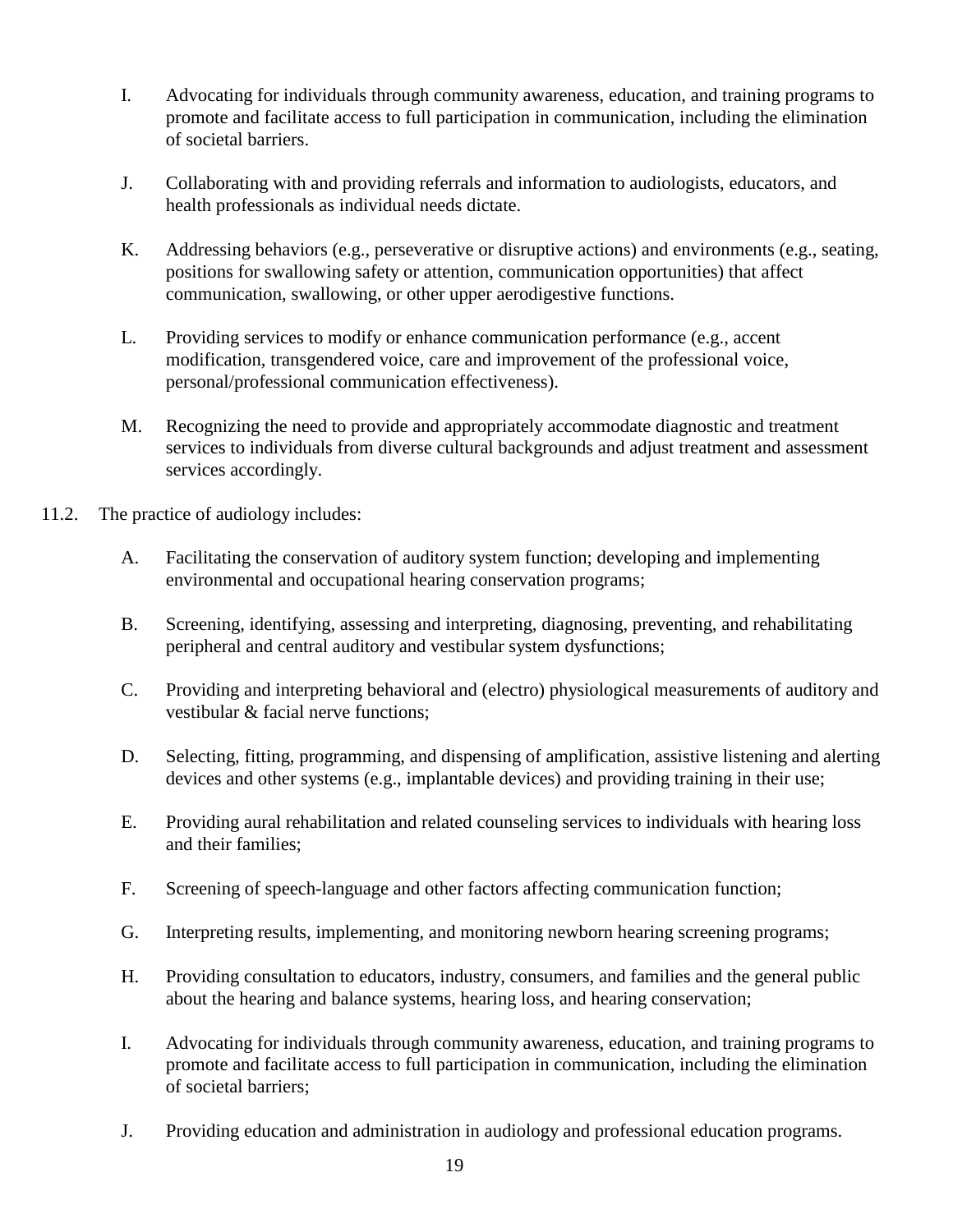K. Cerumen management to prevent obstructions of the external ear canal and of amplification devices.

# **SECTION 12. TELEPRACTICE**

- 12.1 Guidelines for Use of Telepractice
	- A. Services delivered via telecommunication technology must be equivalent to the quality of services delivered face-to-face, i.e. in-person.
	- B. Telepractice services must conform to professional standards including, but not limited to: Code of Ethics, scope of practice, professional policy documents and other relevant federal, state and institutional policies and requirements.
	- C. Telepractitioners must have the knowledge and skills to competently deliver services via telecommunication technology by virtue of education, training and experience.
	- D. The use of technology, e.g. equipment, connectivity, software, hardware and network shall address the unique needs of each client.
	- E. Telepractice service delivery includes the responsibility for calibration of clinical instruments in accordance with standard operating procedures and the manufacturer's specifications.
	- F. The telepractitioner is responsible for assessing the client's candidacy for telepractice including behavioral, physical and cognitive abilities to participate in services provided via telecommunications.
	- G. At a minimum, notification of telepractice services should be provided to the client, the guardian, the caregiver and the multi-disciplinary team, if appropriate. The notification could include but not be limited to: the right to refuse telepractice services, options for service delivery, and instructions on filing and resolving complaints.
	- H. Telepractitioners shall comply with all laws, rules and regulations governing the maintenance of client records, including client confidentiality requirements, regardless of the state where the records of any client within this state are maintained.
	- I. Telepractitioners located out-of-state may provide services to persons in this state providing they meet the requirements in Section 5 of the ABESPA Rules and Regulations and apply for an Arkansas license within the first 30 days of practice.
- 12.2 Limitations of Telepractice Services
	- A. Telepractice services may not be provided by correspondence only, e.g. mail, email, faxes, although they may be adjuncts to telepractice.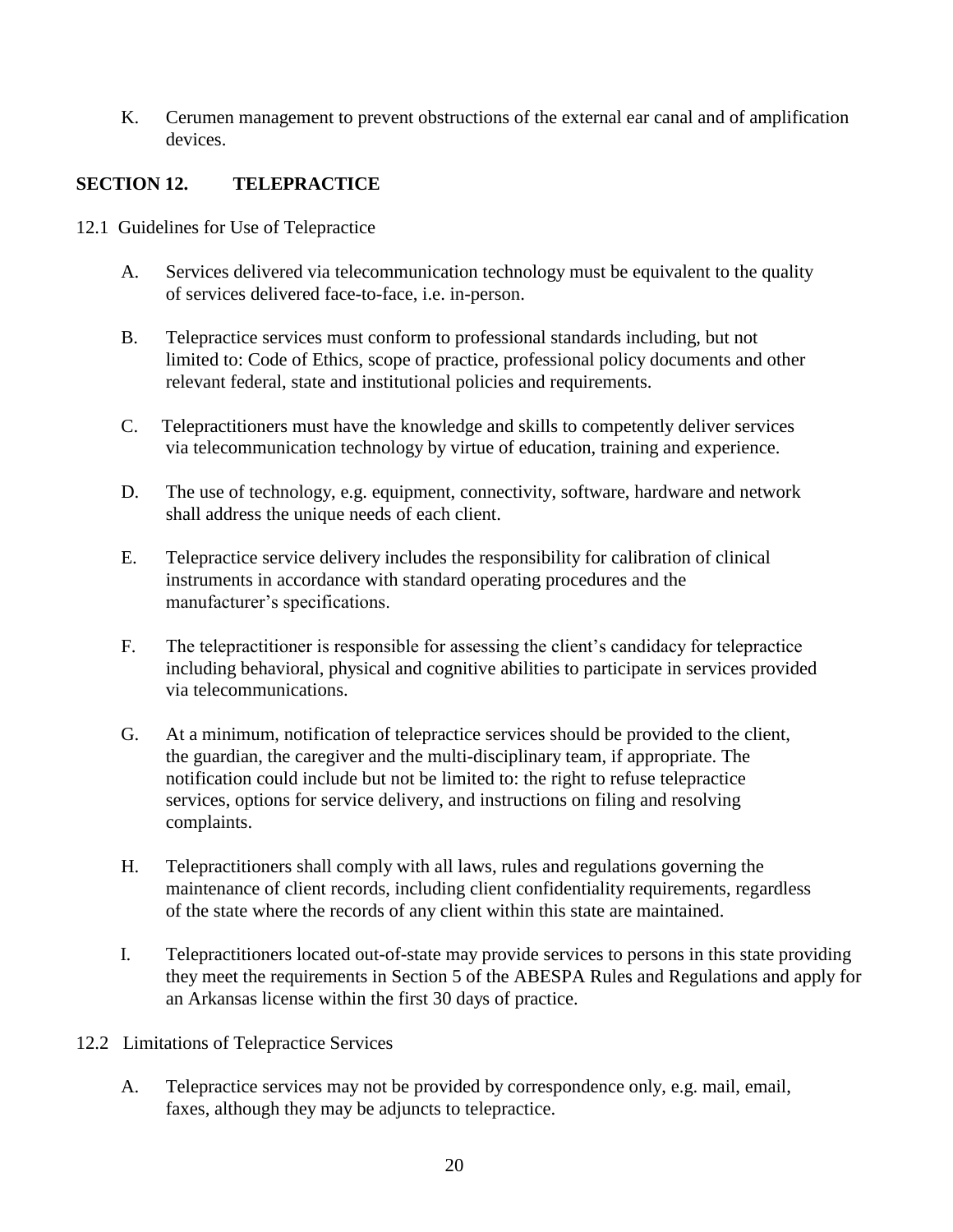- B. Interstate and intrastate telepractice may be limited by the state, state licensure boards, federal or reimbursement laws and policies.
- C. Audio and video quality should be sufficient to deliver services that are equivalent to in-person.

#### 12.3 Service Delivery Models

A. Telehealth may be delivered in a variety of ways as set out in this section. (1) Store-and-forward model/electronic transmission which is an asynchronous electronic transmission of stored clinical data from one location to another. (2) Clinician interactive model is a synchronous, real time interaction between the provider and client or consultant that may occur via telecommunication links. (3) Self-monitoring/testing model refers to when the client or consultant receiving the services provides data to the provider without a facilitator present at the site of the client or consultant. (4) Live versus stored data refers to the actual data transmitted during the telepractice. Both live, real-time and stored clinical data may be included during the telepractice.

#### 12.4 Supervision

- A. Supervision of assistants may be done through telepractice as long as client confidentiality can be maintained.
- B. Supervision rules shall remain the same as those stated for assistants.

## **SECTION 13. RULES AND REGULATIONS GOVERNING REGISTRATION OF SPEECH-LANGUAGE PATHOLOGY ASSISTANTS**

- 13.1 The purpose of this document is to set minimum qualifications for the registration of speech-language pathology assistants by the Arkansas Board of Examiners in Speech-Language Pathology and Audiology (ABESPA) as specified in Ark. Code Ann.  $\S17-100-103$  to  $-104$ . Regulations for their registration and supervision are also established.
- 13.2 The provisions of this section shall not apply to any student, intern, or trainee performing speechlanguage pathology services while completing supervised clinical experience as part of an accredited college or university training program.
- 13.3 This document also provides for the Arkansas Department of Education (ADE), in accordance with its statutory, general supervision authority over public agencies which provide educational services to children with disabilities birth to twenty-one years of age, in conjunction with the Department of Human Services (DHS), Developmental Disabilities Services (DDS), to regulate speech-language pathology assistants and aides performing duties in such programs. ABESPA approved the 1999 ADE guidelines for registration, training, scope of responsibilities, supervision, and review of these individuals. Any proposed revisions to the guidelines will be submitted to ABESPA for approval. The ADE will provide ABESPA, upon request, any reports and/or records with regard to these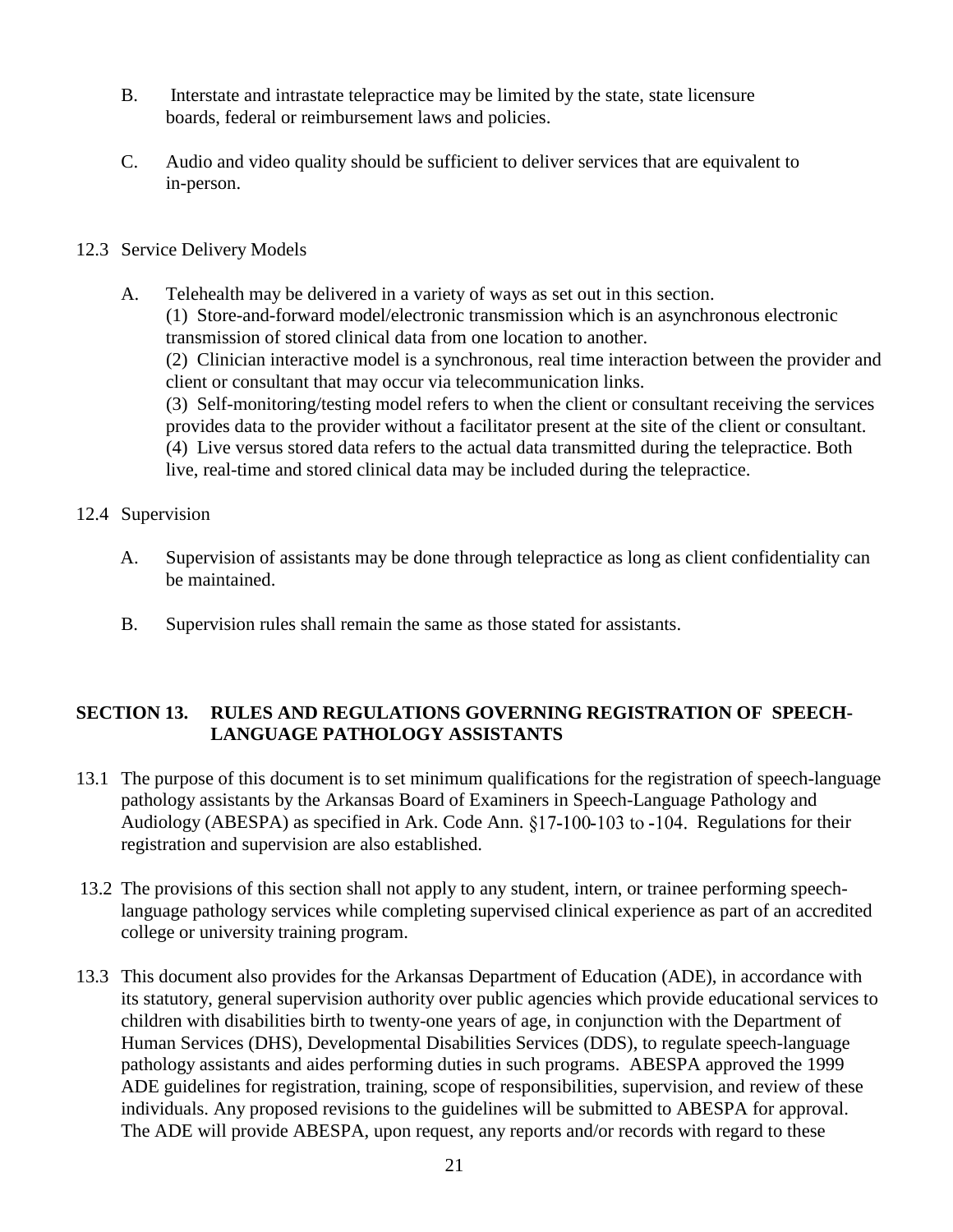individuals in the performance of their duties as may be necessary to ensure compliance with established standards.

- 13.4 The utilization of speech-language pathology-aides in other practice settings is prohibited unless specifically approved by ABESPA for study purposes.
- 13.5 Nothing in these rules and regulations prohibits other individuals from performing non-clinical duties such as patient transport or positioning, room preparation, construction, preparation or repair of treatment materials, or clerical activities.
- 13.6 Nothing in these rules and regulations shall be construed as preventing or restricting a person who provides parenting and daily living skills for enrichment purposes from performing as "direct care staff" at residential programs, such as Human Development Centers, or as "paraprofessionals" who provide direct student supervision and instructional support to classroom teachers in public agencies providing educational services to children, such as public schools.
- 13.7 For all purposes, ABESPA retains regulatory authority for speech-language pathology services, unless specifically exempted by statute. The Board may at any time, for good cause, revoke all exceptions and exemptions, granted in these rules and regulations; and at such time may require registration of all SLP-Assistants and SLP-Aides through ABESPA.

## 13. 8 DEFINITIONS

- A. SPEECH-LANGUAGE PATHOLOGY ASSISTANT A speech-language pathology assistant (SLP-Assistant) is an individual who, following academic and on-the-job training, performs tasks as prescribed, directed, and supervised by licensed speech-language pathologists.
- B. SPEECH-LANGUAGE PATHOLOGY AIDE A speech-language pathology aide (SLP-Aide) is an individual with a high school diploma and on the job training who performs tasks as prescribed, directed, and supervised by licensed speech-language pathologists.
- C. SUPERVISING SPEECH-LANGUAGE PATHOLOGIST A speech-language pathologist who holds a current Arkansas license and has two (2) years of professional experience as a speech-language pathologist, following successful completion of the clinical fellowship experience (See Section 2.10) may be approved by ABESPA as a supervising speech-language pathologist.
- D. DIRECT SUPERVISION Direct supervision means on-site, in-view observation and guidance by a speech-language pathologist while an assigned clinical activity is performed by a speech language pathology assistant or speech-language pathology aide.
- E. INDIRECT SUPERVISION Indirect supervision means those activities other than direct observation and guidance conducted by a speech-language pathologist that may include demonstration, record review, review and evaluation of audio or videotaped sessions, and/or interactive television.
- F. SCREENING A pass-fail procedure to identify people who may require further assessment.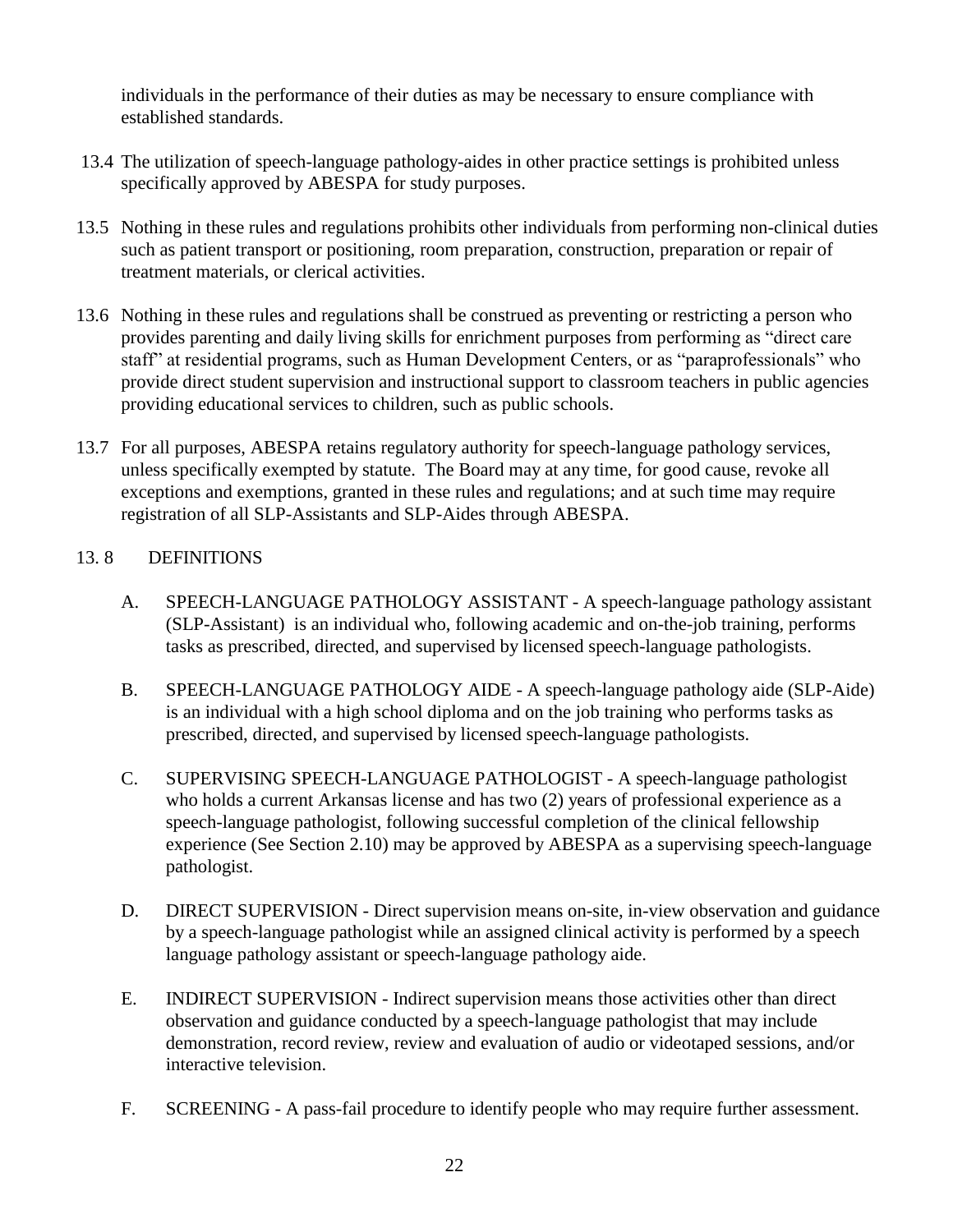## 13.9 REGISTRATION OF SPEECH-LANGUAGE PATHOLOGY ASSISTANTS

- A. Individuals desiring to register as a speech-language pathology assistant under Act 826 of 1995,  $\S$  2, codified at Ark. Code Ann.  $\S$  17-100-202(b)(2) must submit an application for registration to ABESPA, except that, individuals will register with the ADE who desire to perform the duties of a speech-language pathology assistant in a public agency, or a community program licensed by DHS, DDS, which provides educational services to children with disabilities birth to twenty-one years of age under the general supervision of the ADE. Further, Section 13.9, subsections B, C, and D shall not apply to those individuals. Therefore, if an assistant is working in a public agency only, the assistant will register with the ADE. If an assistant is working in a public agency and another agency, the assistant will register with ABESPA. In this instance, ABESPA will collaborate with ADE to determine approval. The ABESPA application must be completed by both the prospective supervising speech-language pathologist and the prospective assistant. The prospective assistant and supervisor must attend an initial training session prior to registration approval.
- B. This application must be approved before employment of the SLP-Assistant can begin. At no time may an SLP-Assistant work without both a current approved registration and approved supervisor.
- C. The following must be submitted in the registration process.
	- 1. An application obtained from the Board office which shall contain:
		- (a) specific information regarding personal data, employment and nature of professional practice, social security number, other state licenses and certifications held, disciplinary proceedings, felony and misdemeanor convictions.
		- (b) educational background including an original or certified copy of transcript(s) showing evidence of a bachelor's degree in speech-language pathology or required academic training as specified in Requirements for a Speech-Language Pathology-Assistant, Section 13.10, subsection A.2.
		- (c) documentation of thirty (30) clinical practicum hours as a SLP-Assistant trainee signed by the Chair of the speech-language pathology department at the educational institution that provided this training. *This requirement is applicable only to individuals without a bachelor's degree in speech-language pathology*.
		- (d) a statement that the applicant for SLP-Assistant and supervising speech-language pathologist have read Ark. Code Ann.  $\S17-100-103$  to  $-104$  and the Board rules, and that they agree to abide by them.
		- (e) a statement that the applicant understands that fees submitted in the registration process are non-refundable.
		- (f) the dated signature of the applicant.
	- 2. The non-refundable application fee (See section 13.14)
	- 3. A supervisory responsibility statement form obtained from the Board office which contains:
	- (a) the name, address, employer, area of licensure, and license number of the supervisor.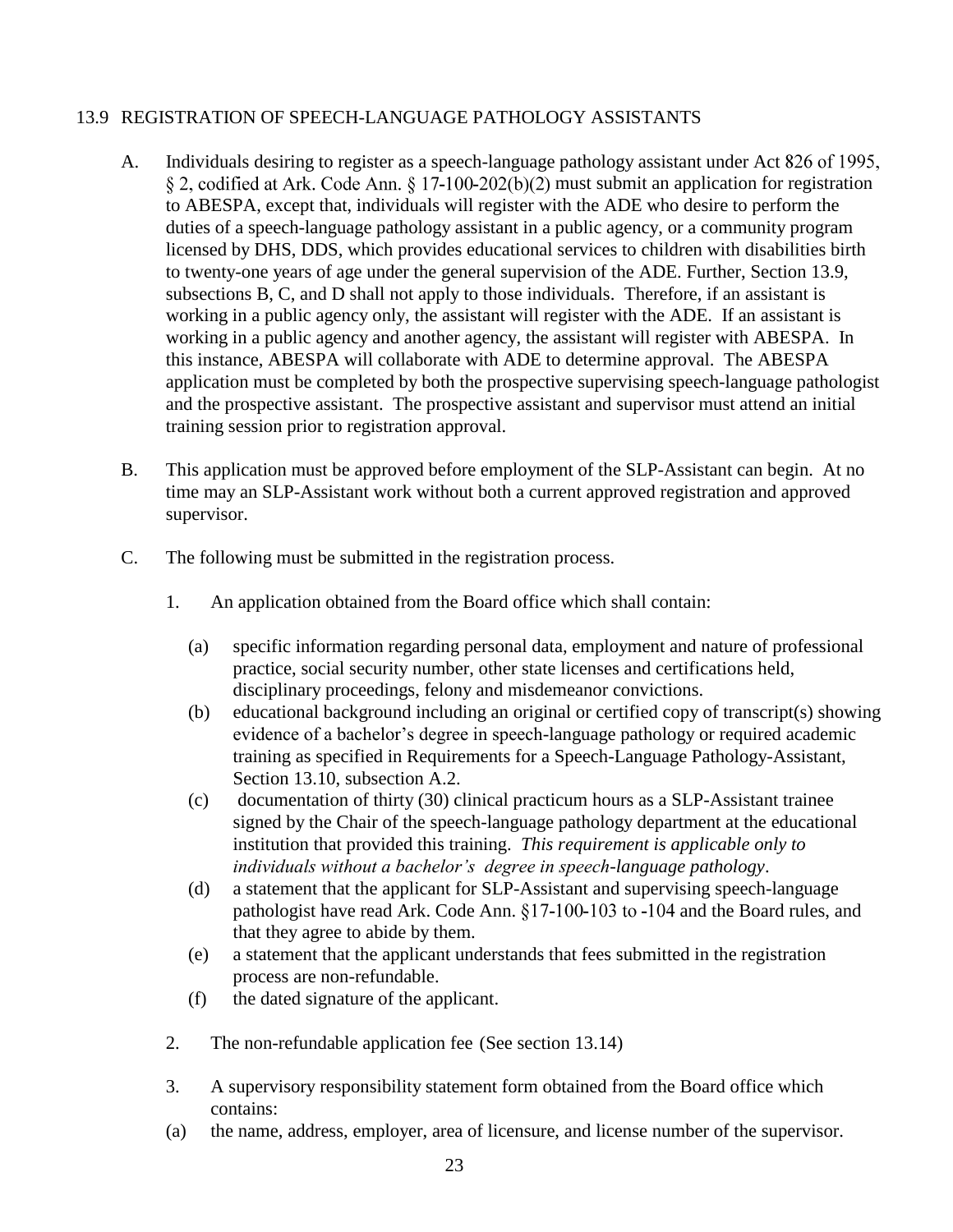- (b) the employment history substantiating at least two (2) years of clinical experience, after completion of the clinical fellowship experience (CFY), of the supervising speechlanguage pathologist.
- (c) a statement that the supervisor is responsible for notifying the Board office within 10 working days of any change in the supervisory arrangements.
- (d) a list of facilities in which the SLP-Assistant will be utilized. The location of work settings must be kept current. Any change must be reported in writing to ABESPA within twenty-one (21) days. Based on information received, the Board may limit the number of practice sites.
- (e) the dated signature of the supervisor
- D. If the application process for registration is not completed within twelve (12) months, the application shall be considered abandoned and a new application must be submitted.

## 13.10 REQUIREMENTS FOR A SPEECH-LANGUAGE PATHOLOGY ASSISTANT

- A. A speech-language pathology assistant must:
	- 1. Complete a bachelor's degree in speech-language pathology **OR**
	- 2. Complete a speech-language pathology assistant training program culminating in an Associate Degree from an institution accredited by the Arkansas Department of Higher Education. Programs must meet the specified curriculum content and fieldwork experience listed below. Applicants from out of state will be reviewed on a case-by-case basis to ensure equivalency.
		- a. Curriculum Content

The curriculum must be consistent with the ASHA-approved Criteria for the Registration of Speech-Language Pathology Assistants (Section III-A)

> The curriculum content must include 60 semester credit hours with the following content:

- $\Rightarrow$  20-40 semester credit hours in general education
- $\Rightarrow$  20-40 semester credit hours in technical content areas
- $\Rightarrow$  a minimum of 100 clock hours fieldwork experience\*
- b. General education (20-40 semester credit hours)
	- The general education sequence should include, but is not limited to, the following:
		-
		- $\Rightarrow$ Oral and written communication
		- $\Rightarrow$ Mathematics
		- $\Rightarrow$ Computer applications
		- $\Rightarrow$ Social and natural sciences
- c. Technical knowledge (20-40 semester credit hours)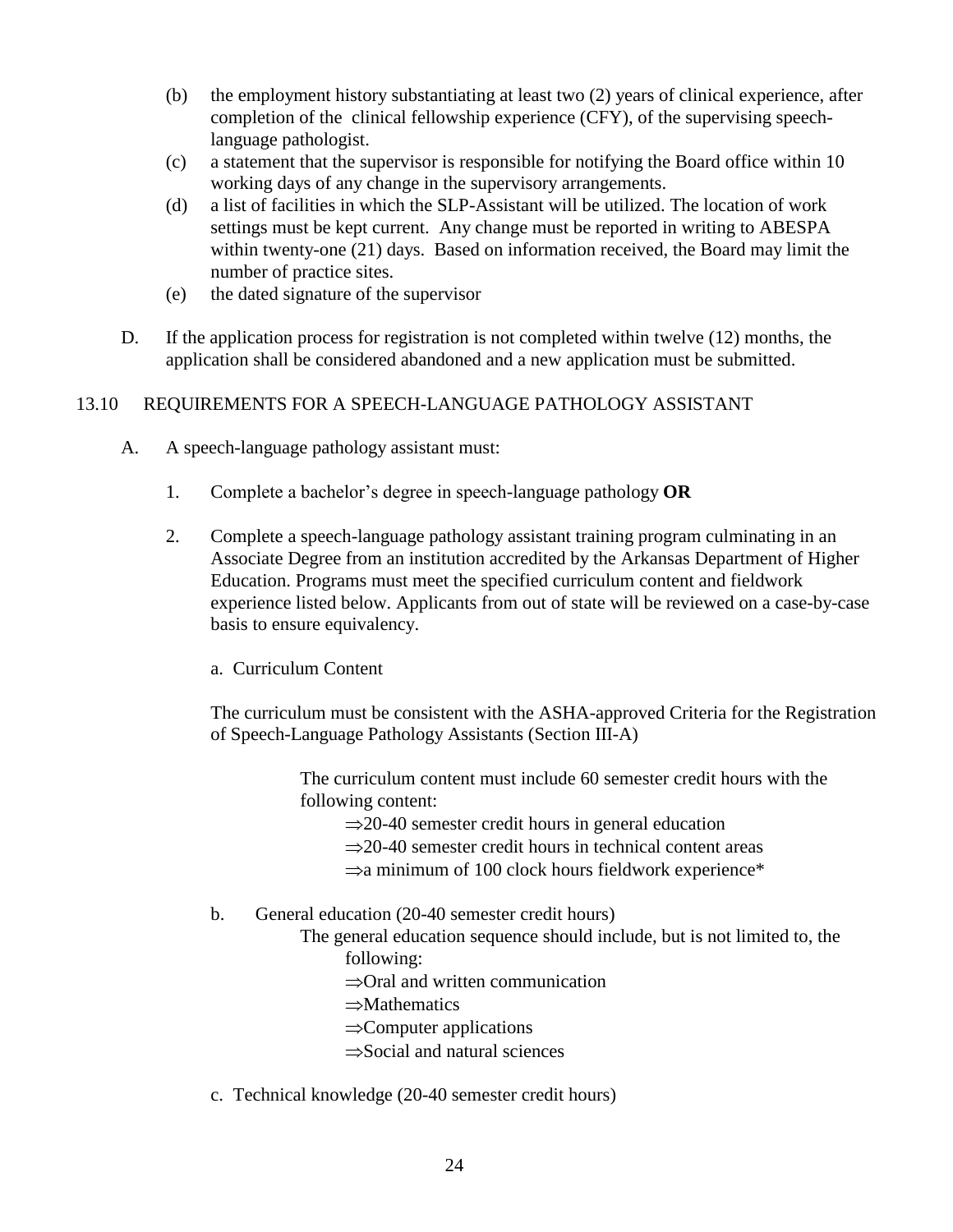Course content must provide students with knowledge and skills to assume the job responsibilities and core technical skills for speech-language pathology assistants, and must include the following:

- $\Rightarrow$  overview of normal processes of communication
- $\Rightarrow$  overview of communication disorders
- $\Rightarrow$  instruction in assistant-level service delivery practices
- $\Rightarrow$  instruction in workplace behaviors
- $\Rightarrow$  cultural and linguistic factors in communication
- $\Rightarrow$ observation
- $\Rightarrow$  fieldwork experiences
- d. The program describes how course content provides instruction in the following workplace behaviors of the speech-language pathology assistant:
	- $\Rightarrow$  relating to clients/patients in a supportive manner  $\Rightarrow$  following supervisor's instructions  $\Rightarrow$  maintaining confidentiality and other appropriate workplace behaviors  $\Rightarrow$  communicating in oral and written forms  $\Rightarrow$  following health and safety precautions

\*Fieldwork Experience

The minimum of 100 hours of fieldwork experience must provide the student with opportunities for carrying out speech-language pathology assistant responsibilities. This training must be supervised by a speech-language pathologist who holds a current and valid license from ABESPA or the ASHA Certificate of Clinical Competence (CCC) in Speech-Language Pathology. These experiences are not intended to develop independent practice.

- 3. Complete and sign an application for registration. An assistant may not begin work before the registration application has been approved nor may the SLP-Assistant continue work after the registration has expired.
- 4. Be employed in a setting in which direct and indirect supervision are provided on a regular and systematic basis by an approved supervising speech-language pathologist.
- 5. Wear a name tag at all times during employment identifying title as registered speechlanguage pathology assistant. The title must contain the entire word "assistant" and not an abbreviation. Facilities may apply to ABESPA for exemption from this requirement.
- 6. Meet continuing education requirements which total at least one (1) hour for every month of registration (maximum of ten [10] hours per fiscal year). Activities must pertain to the Scope of Responsibilities of the assistant (Section 13.15). At least 1/2 of the hours must fall within Content Area I as defined below:

Content Area I for Assistants

- (a) Anatomic and physiologic bases for the normal development and use of speech, language and hearing and balance
- (b) Physical bases and processes of the production and perception of speech, language and hearing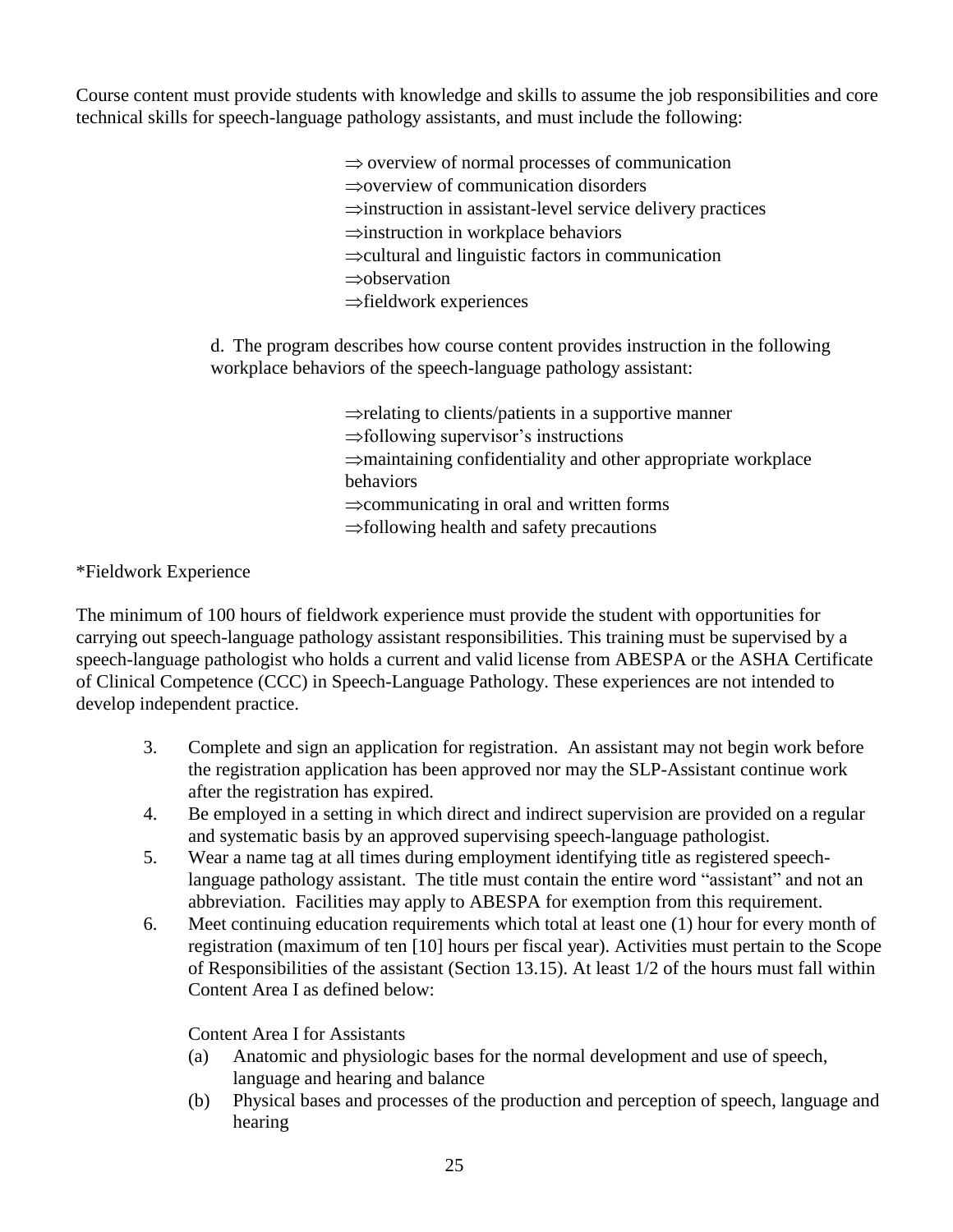- (c) Linguistic and psycho-linguistic variables related to normal development and use of speech, language and hearing
- (d) Technological, biomedical, engineering and instrumentation information which would enable expansion of knowledge in the basic communication processes
- (e) Various types of disorders of communication, their manifestations, classification and cause
- (f) Principles in habilitation and rehabilitation of communication disorders

Content Area II for Assistants

- (a) Regulations and implementation of federal and/or state regulated programs
- (b) Service delivery models
- (c) Ethical practices
- (d) Related disciplines which interface with delivery of speech-language pathology and audiology services
- (e) Reimbursement issues
- (f) Technology training that will enhance clerical skills (i.e. computer programs, software education, etc.)
- (g) Technology training that will enhance use of technology to assist in making augmentative/assistive devices (i.e. Boardmaker, PECS, etc.)

## 13.11 REQUIREMENTS FOR A SUPERVISING SPEECH-LANGUAGE PATHOLOGIST

- A. A supervising speech-language pathologist:
	- 1. Must be licensed as a speech-language pathologist in the state of Arkansas and have two (2) years of full-time professional speech-language pathology experience, after completion of the paid professional experience (CFY). The Board reserves the right to decline or delay approval of registration if the licensed SLP has prior or pending disciplinary action against him or her. An individual with a provisional license may not supervise an assistant. However, an individual exempted from licensure under Ark. Code Ann. § 17-100-104, subsection 4 and who holds a Master's Degree in Speech-Language Pathology and a valid certificate/license issued by the Arkansas State Board of Education prior to August 1, 1997, shall not be required to procure ABESPA licensure in order to supervise speech-language pathology assistants and aides. Individuals who are issued initial speech-language pathology certification/licensure by the Arkansas State Board of Education after August 1, 1997, shall be required to hold ABESPA licensure in order to supervise speech-language pathology assistants and aides.
	- 2. May not supervise more that two (2) full-time or three (3) part-time assistants. (Three part-time assistants may not exceed the number of hours for two full-time assistants or 80 hours.) Based on information received, the Board may limit the number of supervisors.
	- 3. Must institute a training program for each assistant encompassing all the procedures to be performed. Documentation of such training in formal substance acceptable to ABESPA shall be retained in the assistant's file.
	- 4. Must inform the consumer about the use of an assistant and document informed consent.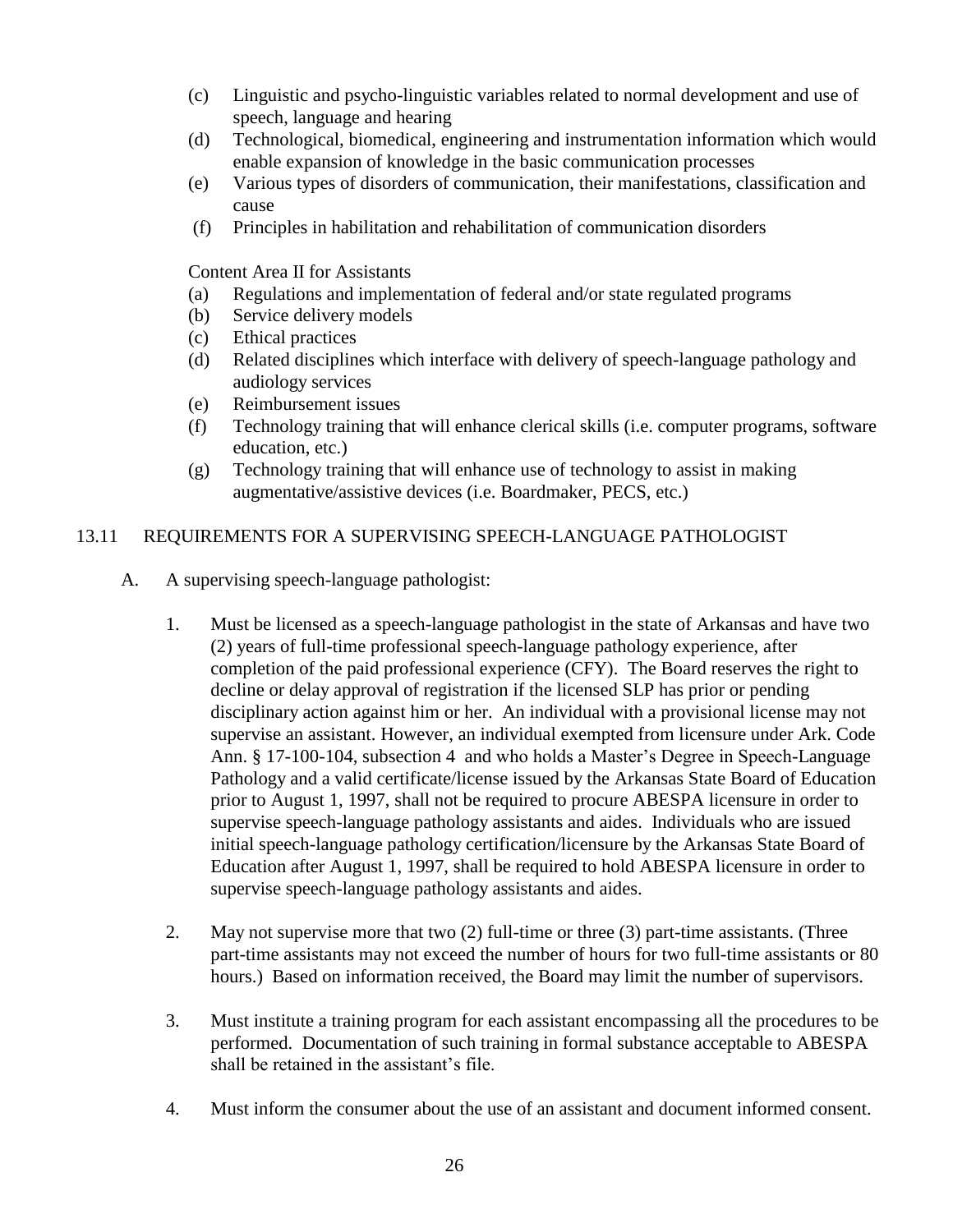- 5. Must provide and document appropriate supervision of the assistant.
- 6. Is required to maintain original documents for three (3) years and submit within thirty (30) days when requested by the Board.
- B. Although the speech-language pathologist may delegate specific tasks to the speech-language pathology assistant, the legal (i.e., professional liability) and ethical responsibility to the patient/client for all services provided or omitted must remain the full responsibility of the supervising speech-language pathologist. The legal and ethical responsibility cannot be delegated.

## 13.12 SUPERVISION GUIDELINES FOR A SPEECH-LANGUAGE PATHOLOGY ASSISTANT

- A. A total of at least 30% direct and indirect supervision is required and must be documented for the first ninety (90) workdays. (For a 40 hour work week, this would be 12 hours for both direct and indirect supervision.) Documented direct supervision of patient/client care shall be required no less than 20% of the actual patient/client contact time weekly for each speechlanguage pathology assistant. During each week, data on every patient/client seen by the speech-language pathology assistant must be reviewed by the supervisor. In addition, the 20% direct supervision must be scheduled so that all patients/clients seen by the assistant are directly supervised in a timely manner. Supervision days and time of day (morning/afternoon) must be alternated to ensure that all patients/clients receive direct contact with the speech-language pathologist at least once every two (2) weeks. Information obtained during direct supervision must include data relative to (a) agreement (reliability) between the assistant and the supervisor on correct/incorrect recording of target behavior, (b) accuracy in implementation of screening and treatment procedures, (c) accuracy in recording data, and (d) ability to interact effectively with the patient/client.
- B. Indirect supervision is required no less than 10% of the actual patient/client contact time and may include demonstration, record review, review and evaluation of audio or videotaped sessions, interactive television, and/or supervisory conferences that may be conducted by telephone. Treatment data must be reviewed at least weekly or every five (5) sessions for each case. The speech-language pathologist will review each plan of care as needed for timely implementation of modifications.
- C. After the initial ninety (90) day work period, the amount of supervision may be adjusted depending on the competency of the assistant, the needs of the patients/clients served, and the nature of the assigned tasks. The minimum is 20% documented supervision, with no less than 10% being direct supervision. (For a 40-hour work week, this is 8 hours of supervision, at least 4 of which is direct supervision.) Supervision days and time of day (morning/afternoon) must be alternated to ensure that all patients/clients receive direct contact with the speech-language pathologist at least once every two (2) weeks.
- D. A supervising speech-language pathologist must be able to be reached by personal contact, phone, pager, or other immediate means at all times when direct patient/client care is being rendered. If, for any reason (i.e., extended leave, illness, change of jobs), the supervisor is no longer available to provide the level of supervision stipulated, the speech-language pathology assistant may not perform direct patient/client care until a qualified and licensed speech-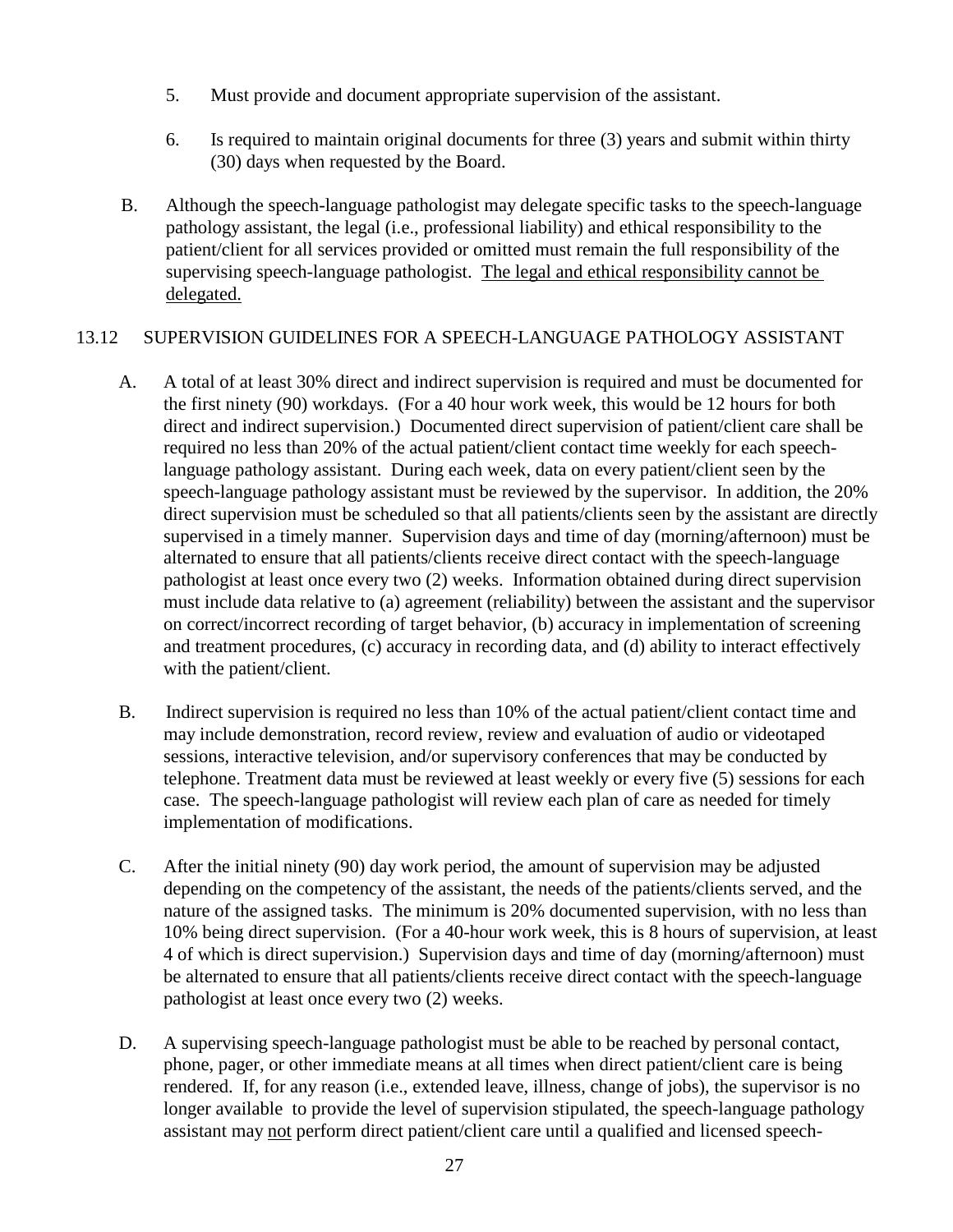language pathologist has been designated as the speech-language pathology assistant's supervisor and ABESPA has advised approval of the change.

E. Whenever the SLP-Assistant's performance is judged by the supervising speech-language pathologist to be unsatisfactory over two (2) consecutive observations, the SLP-Assistant shall be retrained in the necessary skills and direct observations shall be increased to 50% of all clinical sessions until the SLP-Assistant's performance is judged to be satisfactory, through written documentation, over two (2) consecutive observations.

## 13.13 ANNUAL AUDIT

On or before January 30 of each calendar year, at least ten percent (10%) of the assistants currently registered will be audited by ABESPA. The SLP-Assistants audited will be chosen in a random manner.

## 13.14 PENALTIES \*

- A. A civil penalty of up to \$1,000.00 per violation in addition to revocation or suspension may be imposed on a registrant and/or supervisor if:
	- 1. registrant begins work as a SLP-Assistant before they are technically approved for registration or continues to work after the registration has expired;
	- 2. registrant practices outside the scope of responsibility as set forth in the following section titled "Scope of Responsibility of the Speech-Language Pathology Assistant";
	- 3. registrant practices without adequate supervision;
	- 4. registrant and/or supervisor fails to notify ABESPA of change (supervisor, schedule, work setting, etc).
- B. A penalty of \$200.00 per month to a maximum of \$1000.00 may be incurred by the supervising speech-language pathologist for failure to submit supervision documents upon request by ABESPA.

## 13.15 SCOPE OF RESPONSIBILITIES OF THE SPEECH-LANGUAGE PATHOLOGY ASSISTANT

- A. Provided that the training, supervision, documentation and planning are appropriate (i.e., consistent with these guidelines), the following tasks may be designated to a speech-language pathology assistant:
	- 1. Conduct speech-language screenings (without interpretation) following specified screening protocols developed by the supervising speech-language pathologist.
	- 2. Provide routine maintenance/generalization tasks as prescribed by the supervising speechlanguage pathologist. The SLP shall be solely responsible for performing all tasks associated with the assessment and diagnosis of communication and swallowing disorders, for design of all intervention plans, and for directly implementing such plans through the acquisition stage of intervention.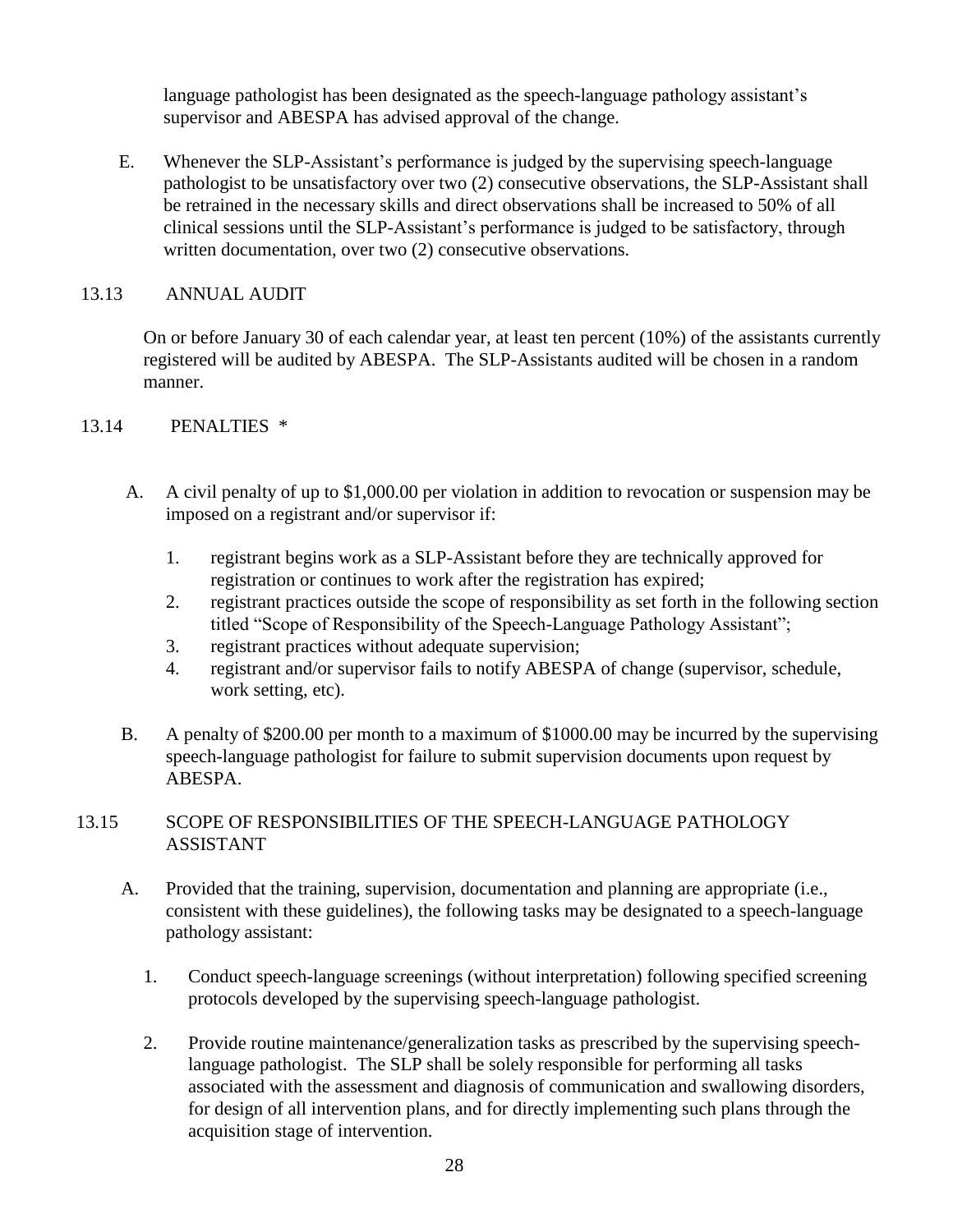- 3. Follow documented treatment plans or protocols developed by the supervising speechlanguage pathologist, not to exceed the activities delineated in #2 above.
- 4. Perform pure-tone hearing screenings (without interpretation).
- 5. Document patient/client progress toward meeting established objectives as stated in the treatment plan, and report this information to the supervising speech-language pathologist.
- 6. Assist the speech-language pathologist during assessment of patients/clients, such as those judged to be difficult to test.
- 7. Assist with informal documentation (e.g., tallying notes for the speech-language pathologist to use), prepare materials, and assist with other clerical duties as directed by the speechlanguage pathologist.
- 8. Perform checks and maintenance of equipment.
- 9. Participate with the speech-language pathologist in research projects, in-service training, and public relations programs.
- B. There is a potential for possible misuse of the speech-language pathology assistant, particularly when responsibilities are delegated by administrative staff or nonclinical staff without the knowledge and approval of the supervising speech-language pathologist. Therefore, the speech-language pathology assistant should not perform any task without the express knowledge and approval of the supervising speech-language pathologist.

An individual's communication or related disorder or other factors may preclude the use of services from anyone other than a licensed speech-language pathologist.

The SLP-Assistant may not:

- 1. Perform standardized or non-standardized diagnostic tests, formal or informal evaluation, or interpret test results;
- 2. Perform intervention tasks associated with skill acquisition;
- 3. Participate in parent conferences, case conferences, or in any interdisciplinary team without the presence of the supervising speech-language pathologist or other ASHA-certified speechlanguage pathologist designated by the supervising speech-language pathologist;
- 4. Provide patient/client or family counseling;
- 5. Write, develop, or modify a patient/client's individualized treatment plan in any way;
- 6. Assist with patients/clients without following the individualized treatment plan prepared by the speech-language pathologist or without access to supervision (See Supervision Guidelines);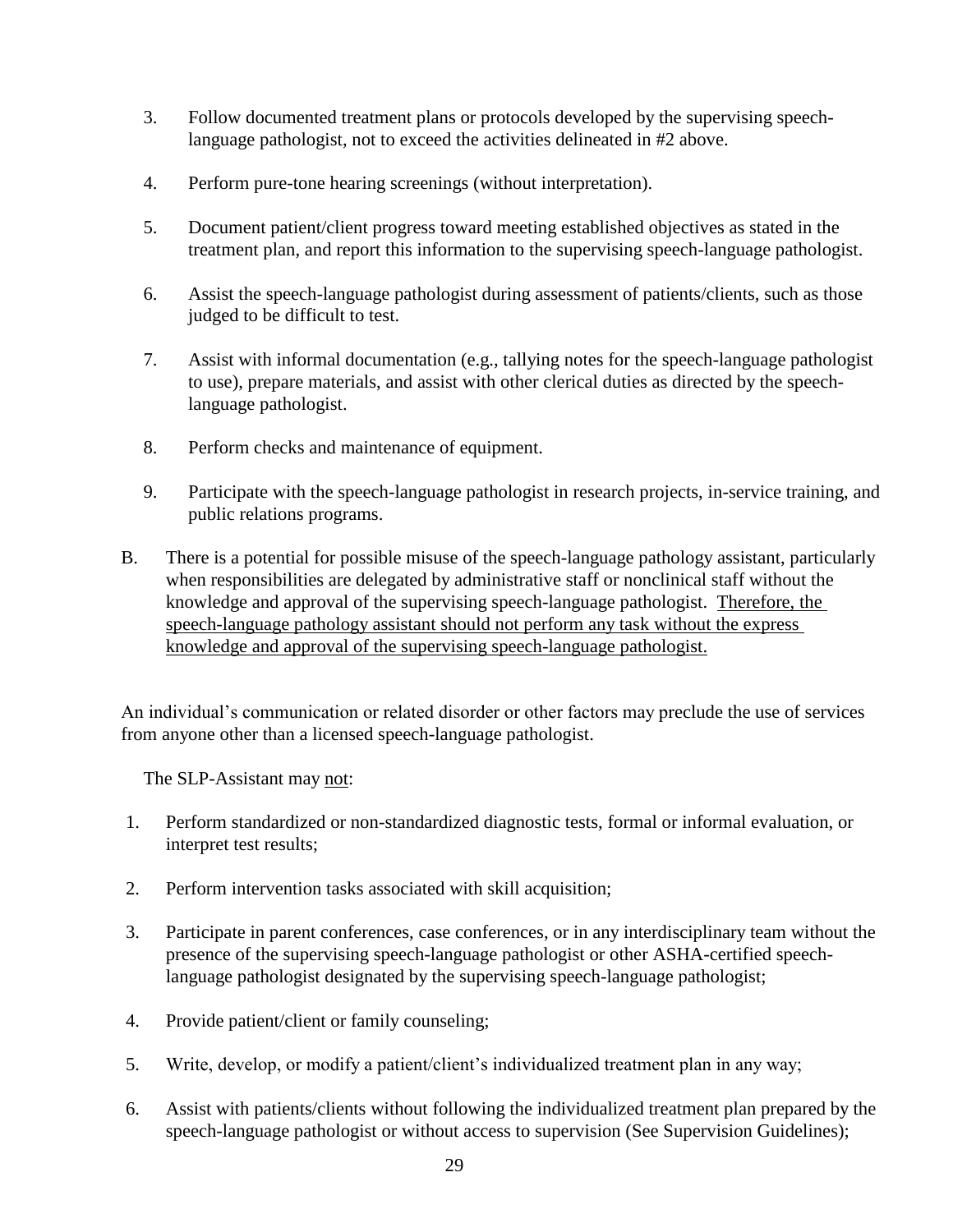- 7. Sign any formal documents (e.g., treatment plans, reimbursement forms, or reports) (The assistant may sign treatment notes for review and co-signature by the supervising professional.);
- 8. Select patients/clients for services;
- 9. Discharge a patient/client from services;
- 10. Disclose clinical or confidential information either orally or in writing to anyone not designated by the supervising speech-language pathologist;
- 11. Make referrals for additional services;
- 12 Communicate with the patient/client, family or others regarding any aspect of the patient/client status regarding diagnosis, prognosis, treatment, and progress;
- 13. Represent himself or herself as a speech-language pathologist.

## 13.16 EXCLUSIVE RESPONSIBILITIES OF THE SUPERVISING SPEECH-LANGUAGE PATHOLOGIST

- A. Complete initial supervision training prior to accepting an assistant for supervision and upgrade supervision training on a regular basis.
- B. Participate significantly in hiring the assistant.
- C. Document preservice training and credentials of the assistant.
- D. Inform patients/clients and families about the level (professional vs. support personnel), frequency, and duration of services as well as supervision.
- E. Represent the speech-language pathology team in all collaborative, interprofessional, interagency meetings, correspondence, and reports. This would not preclude the assistant from attending meetings along with the speech-language pathologist as a team member or drafting correspondence and reports for editing, approval, and signature by the speech-language pathologist.
- F. Make all clinical decisions, including determining patient/client selection for inclusion/exclusion in the case load, and dismissing patients/clients from treatment.
- G. Communicate with patients/clients, parents, and family members about diagnosis, prognosis, treatment plan and progress.
- H. Conduct diagnostic evaluations, assessments, or appraisals, and interpret obtained data in reports.
- I. Review each treatment plan with the assistant at least weekly or every five (5) sessions.